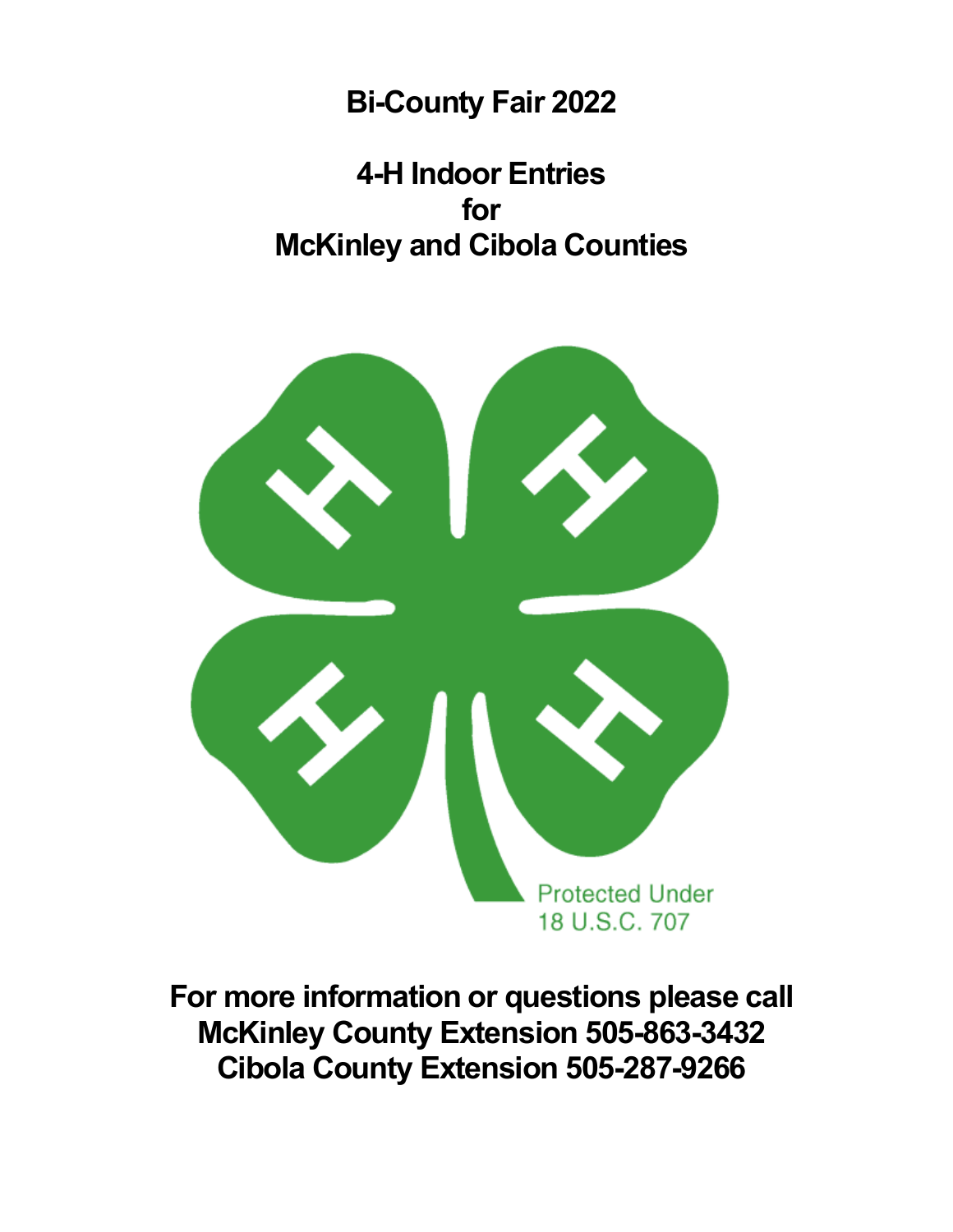# **4-H PROJECTS**

**DEPARTMENT HEADS:** Kathy Landers, McKinley County Extension 4-H Agent, and Chase Elkins, Cibola County Ag/4-H Agent.

**INFORMATION:** Cibola County Extension Office, (505) 287-9266 / cibolaextension.nmsu.edu McKinley County Extension Office, (505) 863-3432/ mckinleyextension.nmsu.edu

**4-H INDOOR ENTRIES ARE DONE ONLINE AT Bi-CountyFair.fairentry.com from August 1st, 2022 to August 18th, 2022 – please note that entries close at 10 pm.**

**CHECK-IN:** Thursday, September 1<sup>st</sup>, 2022 3:00 p.m. to 6:00 p.m. (only one day for check in)

#### **CHECK-OUT:** Sunday, September 4<sup>th</sup>, 2022 after 5 pm

#### **Special Rules:**

- 1. Only 4-H entry staff and volunteers will be allowed to place exhibits in position for judging.
- 2. Exhibitors in this section must be enrolled in the appropriate 4-H project to compete in a given class. Each exhibit must be complete as listed under each project. Only one entry per class for each exhibitor will be allowed. Exhibits must be the work of the exhibitor, meet project requirements and have been completed in the current 4-H year.
- 3. No interference with the judges will be allowed. Only the 4-H Agent and entry staff will be allowed in the exhibit hall while judging is in progress. Display area will not be open until judging is complete and exhibits are displayed. Doors open for public viewing on Friday, September 2nd at 2 pm.
- 4. Judges are instructed to award places only if articles are deemed worthy of merit.
- 5. All baked products receiving ribbons will be displayed, however non-ribboned baked products may be disposed of after judging, if space is limited.
- 6. Exhibits will be released **Sunday, September 4th, 2022, after 5 pm** to the exhibitor or exhibitor's parents.
- 7. Blue Ribbon exhibits are eligible for State Fair, with the exception of those projects indicated as not eligible. These exhibits will be retained by the County Extension Offices to be tagged and entered in the State Fair unless indicated otherwise by the 4-H exhibitor.

### 8. **Exhibit Sizing Guidelines:**

**Posters: Posters may be no larger than 14 x 22 inches** (this is half of a standard sheet of poster board). Posters are defined as any flat paper, foam board, cardboard, or other backing appropriate for hanging on the wall for display. Flat items placed on stands or with stands attached will be considered posters and the stands will not be utilized for display.

**Display Boards:** *Display Boards may be no larger than 18 x 48 inches* (this is a small size display board or half of a standard display board) Display boards are defined as scored, freestanding science boards that may be purchased at any school supply store These are boards made freestanding by the sides being folded in slightly.

**Other Exhibit Boards:** Exhibit bases for three-dimensional vertical displays may be *no larger than 24 x 24 inches.* A vertical display is defined as an exhibit with a solid base where the exhibit itself rises up. This would apply to small engines, Self-Determined, or any other appropriate 3-D display.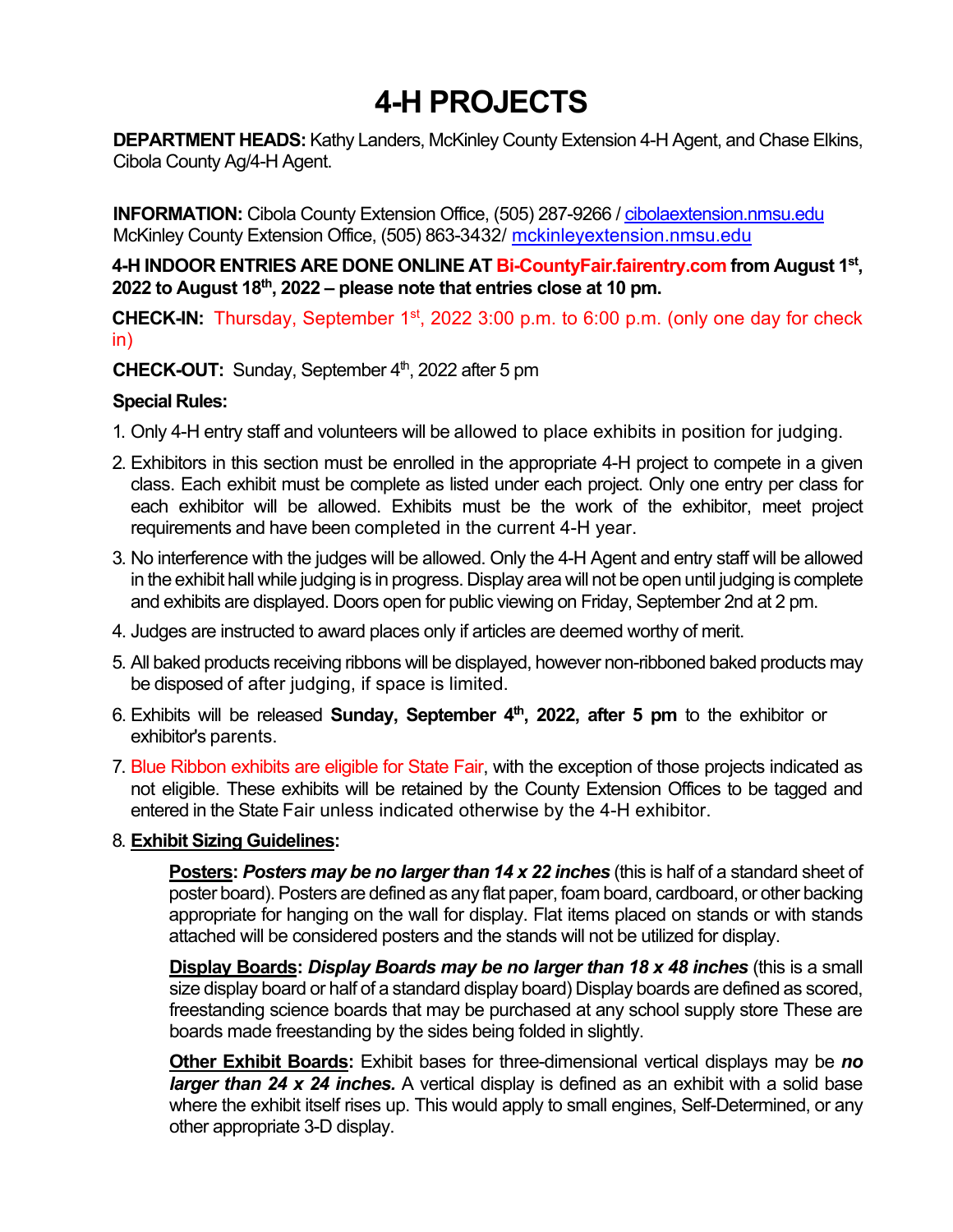**Project Specific Boards:** Some project boards are given specific measurements within the project. For example, Leather craft and Braiding have guidelines in the project book. If an exhibit is defined by the project book that is the rule members must follow.

#### **Photography Exhibits**

See specific sizing guidelines under the Photography Section. Photos may be mounted or matted with a material strong enough to withstand transport and display (cardboard, mat board, poster board, etc). We are not responsible for lost or damaged photos – please keep a copy of all prints submitted.

9. **SD\*** - All Self-Determined entries must be accompanied by a completed Self-Determined Project Record Form 100.SD-1 (R-03) or project appropriate record form. Self-Determined items that do not have a sheet will be disqualified – be sure the sheet is securely attached.

### **SECTIONS:**

C - CLOVERBUDS (Ages 5-8) N- NOVICE (Ages 9-11) J- JUNIOR (Ages 12-13) S- SENIOR (Ages 14-19)

#### **PREMIUMS**

| First Place -  | \$3.00 |
|----------------|--------|
| Second Place - | \$2.00 |
| Third Place -  | \$1.00 |

**\*Please note that only first place items will go onto the NM State Fair regardless of what county they are from (For example: Johnny (McKinley) get 1st place with his biscochitos and Susie (Cibola) gets 2nd place – only Johnny gets to go to the state fair)**

**\*\*Remember you must be enrolled in that project to enter the project – if you aren't signed up for ceramics you can't enter anything related to ceramics. The same goes for gardening and baking.**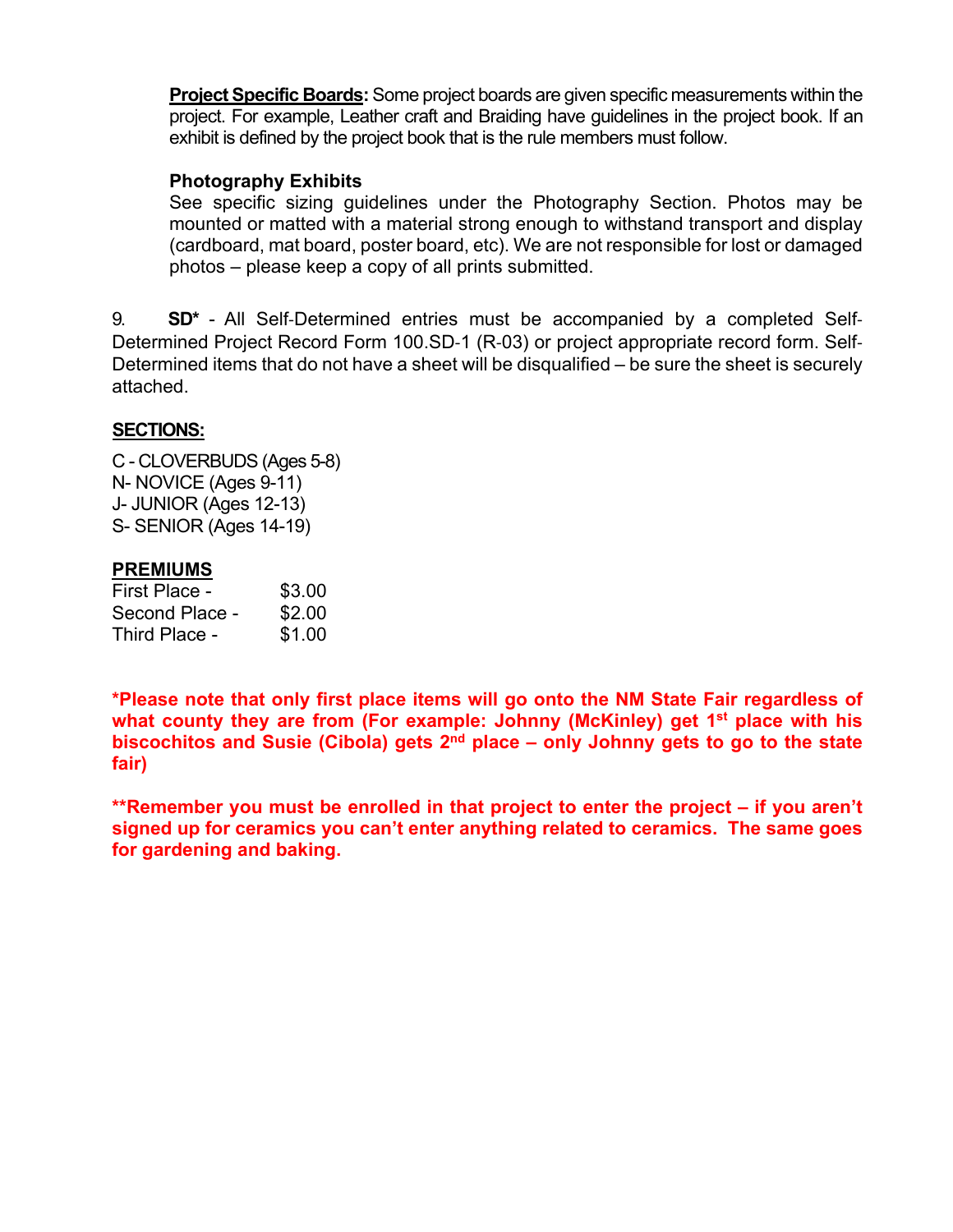### **ANIMAL SCIENCE**

| Class #        | Project#                       | וומוס מוכ מטטטאנטמ ווו נוווס טגווו<br><b>Description</b>                                                                                       |
|----------------|--------------------------------|------------------------------------------------------------------------------------------------------------------------------------------------|
| <b>BEEF</b>    |                                |                                                                                                                                                |
| 1              | 01001<br>01002<br>01003        | <b>Beef Cattle Exhibit</b>                                                                                                                     |
| 2              | 01009                          | Self-determined advanced Beef exhibit including Self-<br>Determined Project Record Form #300.SD.1 or appropriate<br>project record form        |
|                | <b>DAIRY CATTLE</b>            |                                                                                                                                                |
| 3              | 01051                          |                                                                                                                                                |
|                | 01052<br>01053                 | Dairy Cattle Exhibit                                                                                                                           |
| 4              | 01059                          | Self-determined advanced Dairy Cattle exhibit including<br>Self-Determined Project Record Form #300.SD.1 or<br>appropriate project record form |
| <b>GOAT</b>    |                                |                                                                                                                                                |
| 5              | 01101                          | Dairy Goat Exhibit                                                                                                                             |
| 6              | 01103                          | <b>Meat Goat Exhibit</b>                                                                                                                       |
| $\overline{7}$ | 01104                          | <b>Pygmy Goat Exhibit</b>                                                                                                                      |
|                |                                |                                                                                                                                                |
| 8              | 01109                          | Self-determined advanced Goat exhibit including Self-<br>Determined Project Record Form #300.SD.1 or appropriate<br>project record form        |
|                |                                |                                                                                                                                                |
|                | <b>DOG CARE &amp; TRAINING</b> |                                                                                                                                                |
| 9              | 01151                          | Dog I: Wiggles and Wags Exhibit                                                                                                                |
| 10             | 01152                          | Dog II: Bounding Away Exhibit                                                                                                                  |
| 11             | 01153                          | Dog III: Leading the Way Exhibit                                                                                                               |
| 12             | 01159                          | Self-determined advanced Dog Care exhibit including Self-<br>Determined Project Record Form #300.SD.1 or appropriate<br>project record form    |
| <b>CATS</b>    |                                |                                                                                                                                                |
| 13             | 01154                          | Cat I: Purr-fect Pals Exhibit                                                                                                                  |
| 14             | 01155                          | Cat II: Climbing Up Project Exhibit                                                                                                            |
| 15             | 01156                          | Cat III: Leaping Forward Exhibit                                                                                                               |
|                |                                |                                                                                                                                                |
| 16             | 01169                          | Self-determined advanced Cat exhibit including Self-<br>Determined Project Record Form #300.SD.1 or appropriate<br>project record form         |
|                |                                |                                                                                                                                                |

### **\*No Live Animals are accepted in this exhibit.**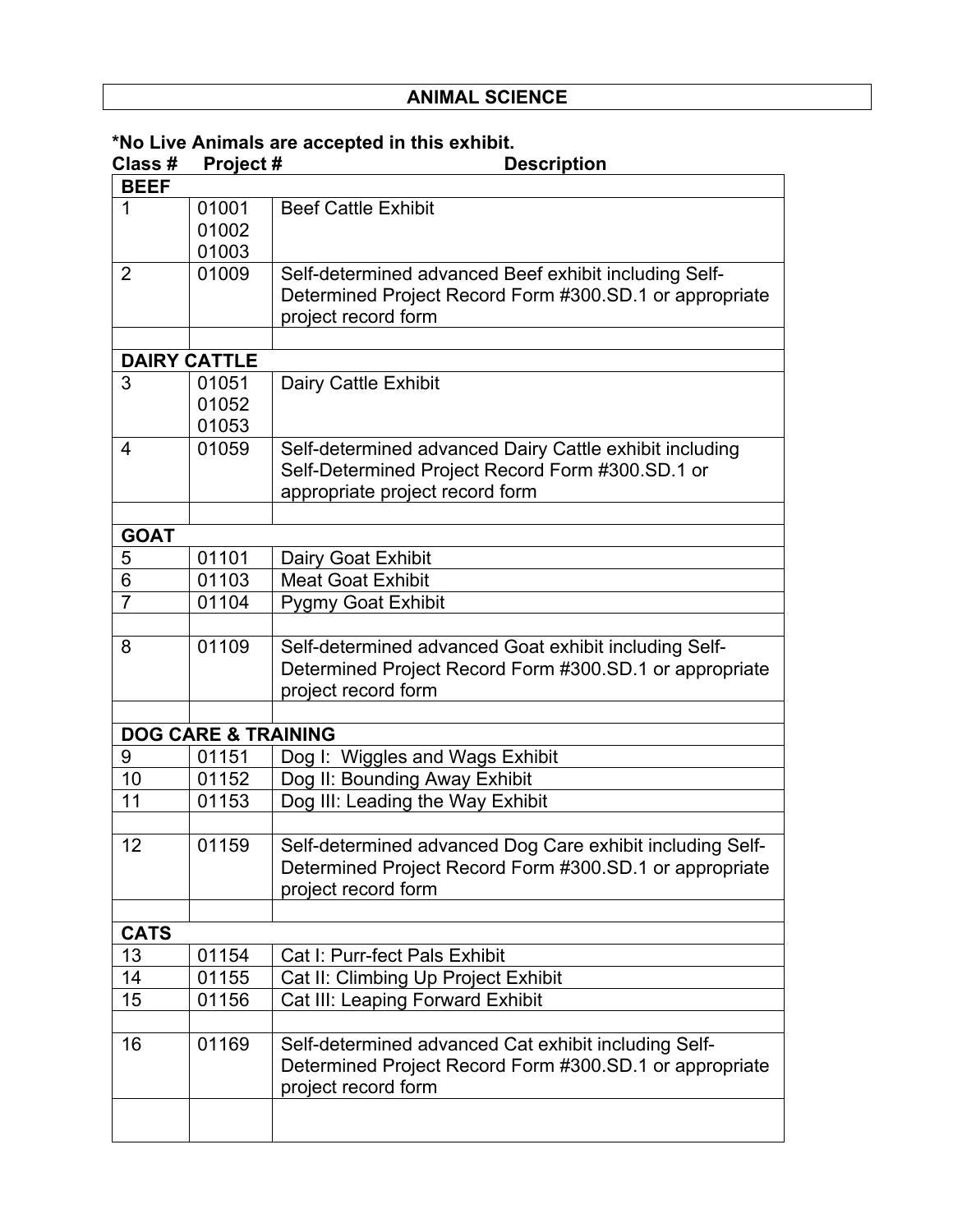| <b>HORSE</b>   |       |                                                                                                                                           |
|----------------|-------|-------------------------------------------------------------------------------------------------------------------------------------------|
| 17             | 01202 | NM 4-H Horse Exhibit                                                                                                                      |
| 18             | 01204 | <b>Horse Science Exhibit</b>                                                                                                              |
|                |       |                                                                                                                                           |
| 19             | 1209  | Self-determined advanced Horse exhibit including Self-<br>Determined Project Record Form #300.SD.1 or appropriate<br>project record form  |
|                |       |                                                                                                                                           |
| <b>RODEO</b>   |       |                                                                                                                                           |
| 20             | 01221 | Rodeo Exhibit                                                                                                                             |
| 21             | 01229 | Self-determined advanced Rodeo exhibit including Self-<br>Determined Project Record Form #300.SD.1 or appropriate<br>project record form  |
|                |       |                                                                                                                                           |
| <b>POULTRY</b> |       |                                                                                                                                           |
| 22             | 01251 | <b>Poultry Production Exhibit</b>                                                                                                         |
| 23             | 01259 | Self-determined advanced Poultry exhibit including Self-                                                                                  |
|                |       | Determined Project Record Form #300.SD.1 or appropriate<br>project record form                                                            |
|                |       |                                                                                                                                           |
| <b>RABBIT</b>  |       |                                                                                                                                           |
| 24             | 01301 | Rabbit I: What's Hoppening Exhibit                                                                                                        |
| 25             | 01302 | Rabbit II: Making Tracks Exhibit                                                                                                          |
| 26             | 01303 | Rabbit III: All Ears Exhibit                                                                                                              |
| 27             | 01309 | Self-determined advanced Rabbit exhibit including Self-<br>Determined Project Record Form #300.SD.1 or appropriate<br>project record form |
|                |       |                                                                                                                                           |
| <b>SHEEP</b>   |       |                                                                                                                                           |
| 28             | 01351 | <b>Market Lamb Exhibit</b>                                                                                                                |
| 29             | 01353 | <b>Sheep Production Exhibit</b>                                                                                                           |
|                |       |                                                                                                                                           |
| 30             | 01359 | Self-determined advanced Sheep exhibit including Self-<br>Determined Project Record Form #300.SD.1 or appropriate<br>project record form  |
|                |       |                                                                                                                                           |
| <b>SWINE</b>   |       |                                                                                                                                           |
| 31             | 01401 | <b>Market Swine Exhibit</b>                                                                                                               |
|                |       |                                                                                                                                           |
| 32             | 01409 | Self-determined advanced Swine exhibit including Self-<br>Determined Project Record Form #300.SD.1 or appropriate<br>project record form  |
|                |       |                                                                                                                                           |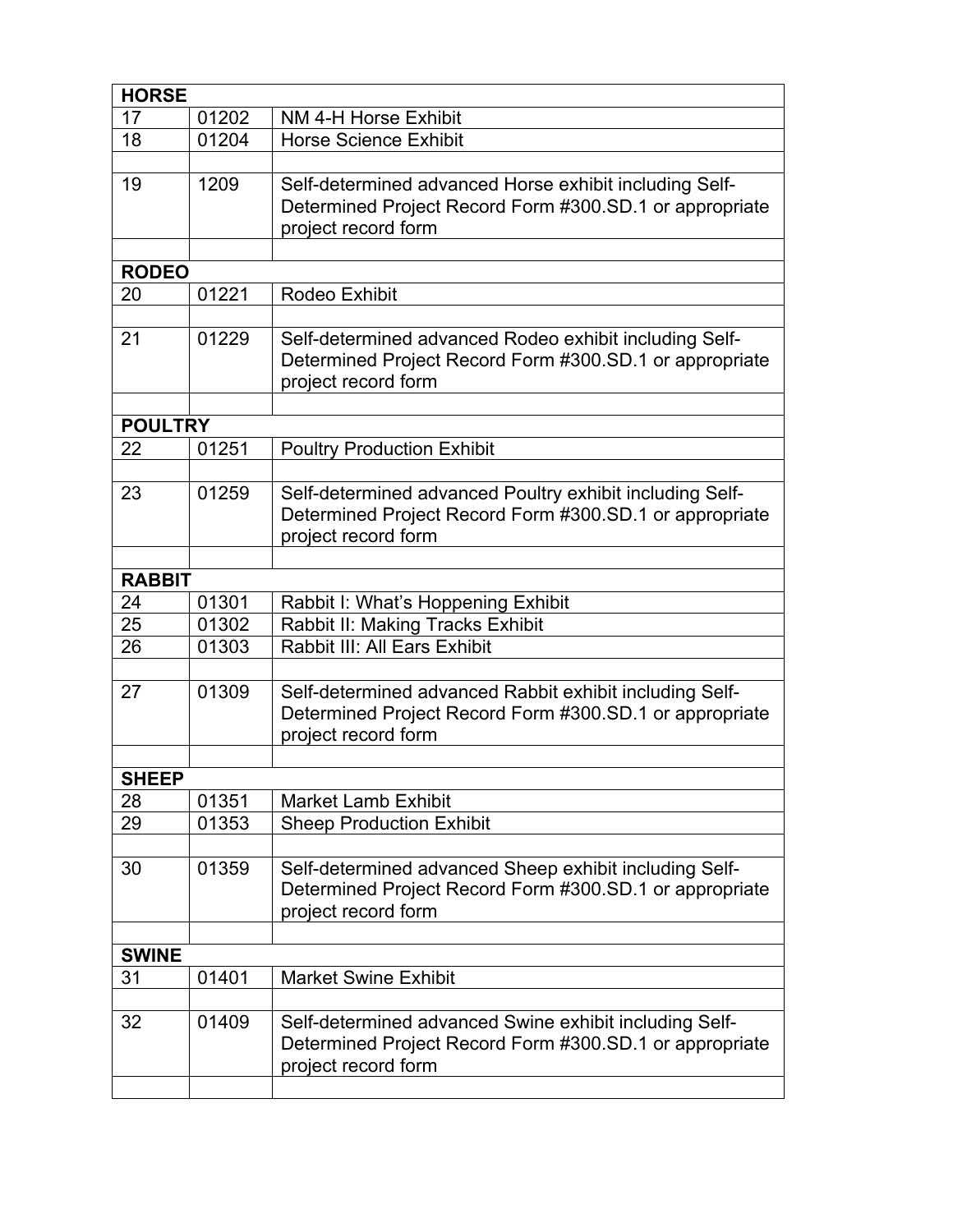|                   | <b>VETERINARY SCIENCE</b> |                                                                                               |
|-------------------|---------------------------|-----------------------------------------------------------------------------------------------|
| 33                | 01451                     | The Normal Animal Exhibit                                                                     |
| 34                | 01452                     | <b>Animal Disease Exhibit</b>                                                                 |
| 35                | 01453                     | <b>Animal Health and Our World Exhibit</b>                                                    |
|                   |                           |                                                                                               |
| 36                | 01459                     | Self-determined advanced Veterinary Science exhibit                                           |
|                   |                           | including Self-Determined Project Record Form #300.SD.1 or<br>appropriate project record form |
|                   |                           |                                                                                               |
| <b>SMALL PETS</b> |                           |                                                                                               |
| 37                | 01501                     | <b>Pet Pals Exhibit</b>                                                                       |
| 38                | 01501                     | <b>Completed Pet Pals Project Workbook</b>                                                    |
| 39                | 01502                     | <b>Scurrying Ahead Exhibit</b>                                                                |
| 40                | 01502                     | <b>Completed Scurrying Ahead Project Workbook</b>                                             |
| 41                | 01504                     | <b>Tropical Fish Exhibit</b>                                                                  |
| 42                | 01506                     | <b>Hamster Exhibit</b>                                                                        |
| 43                | 01508                     | <b>Guinea Pig Exhibit</b>                                                                     |
| 44                | 01510                     | Birds (Indoor) Exhibit                                                                        |
|                   |                           |                                                                                               |
|                   |                           |                                                                                               |
| 45                | 01509                     | Self-determined advanced Small Pets exhibit including Self-                                   |
|                   |                           | Determined Project Record Form #300.SD.1 or appropriate<br>project record form                |
|                   |                           |                                                                                               |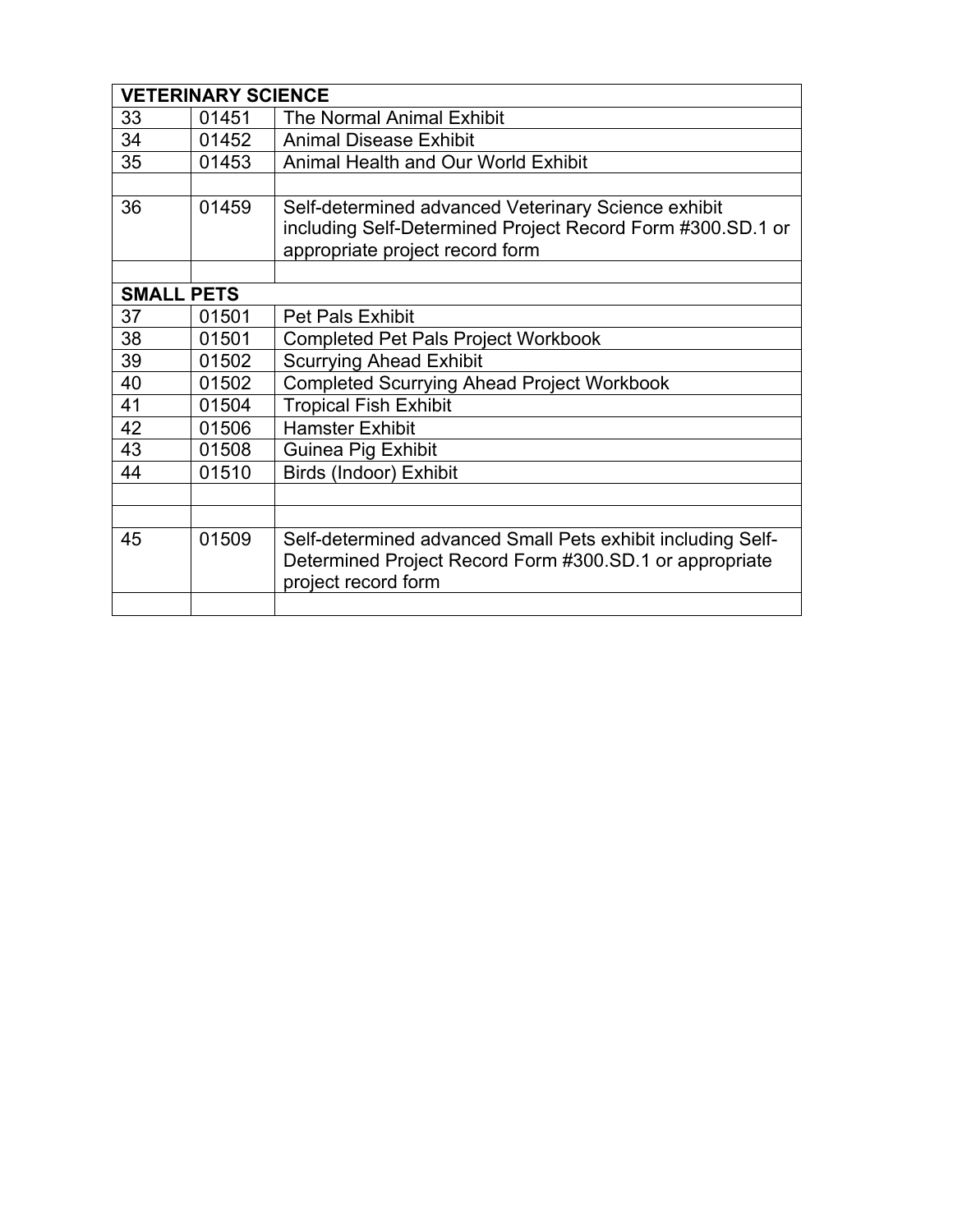|         |                                 | <b>HORTICULTURE &amp; AGRONOMY</b>                                                                                                                       |
|---------|---------------------------------|----------------------------------------------------------------------------------------------------------------------------------------------------------|
| Class # | Project#                        | <b>Description</b>                                                                                                                                       |
|         | <b>PLANT &amp; SOIL SCIENCE</b> |                                                                                                                                                          |
| 100     | 02001                           | Poster about soils                                                                                                                                       |
| 101     | 02001                           | Display board utilizing soils                                                                                                                            |
| 102     | 02001                           | Poster about plant parts and functions                                                                                                                   |
| 103     | 02001                           | Display utilizing a live plant to illustrate plant parts (parts must<br>be labeled)                                                                      |
| 104     | 02001                           | Terrarium                                                                                                                                                |
| 105     | 02009                           | Self-determined advanced Plant & Soil Sciences exhibit<br>including Self-Determined Project Record Form #300.SD.1 or<br>appropriate project record form  |
|         | <b>GARDENING (FLOWER)</b>       |                                                                                                                                                          |
| 106     | 02102                           | <b>Floral Arrangement</b>                                                                                                                                |
| 107     | 02102                           | Exhibit about Flower gardening                                                                                                                           |
|         |                                 |                                                                                                                                                          |
| 109     | 02109                           | Self-determined advanced Flower Garden exhibit including<br>Self-Determined Project Record Form #300.SD.1 or<br>appropriate project record form          |
|         |                                 | <b>GARDENING (LANDSCAPE)</b>                                                                                                                             |
| 110     | 02201                           | Landscape Gardening Exhibit                                                                                                                              |
|         |                                 |                                                                                                                                                          |
| 111     | 02209                           | Self-determined advanced Landscape Gardening exhibit<br>including Self-Determined Project Record Form #300.SD.1 or<br>appropriate project record form    |
|         | <b>GARDENING (PRODUCE)</b>      |                                                                                                                                                          |
| 112     | 02251                           | Produce basket (collection of produce grown by the member                                                                                                |
|         |                                 | and list of vegetables included)                                                                                                                         |
| 113     | 02251                           | <b>Gardening Exhibit</b>                                                                                                                                 |
| 114     | 02251                           | <b>Completed Project Book</b>                                                                                                                            |
| 115     | 02259                           | Self-determined advanced Vegetable Garden exhibit<br>including Self-Determined Project Record Form #300.SD.1 or<br>appropriate project record form       |
|         |                                 |                                                                                                                                                          |
|         |                                 | <b>RANGE PLANT MANAGEMENT</b>                                                                                                                            |
| 116     | 02300                           | Poster about Range Plant Management                                                                                                                      |
| 117     | 02300                           | Ten mounted range plants with 3x5 labels exhibited in a<br>notebook                                                                                      |
| 118     | 02309                           | Self-determined advanced Range Plant Management exhibit<br>including Self-Determined Project Record Form #300.SD.1 or<br>appropriate project record form |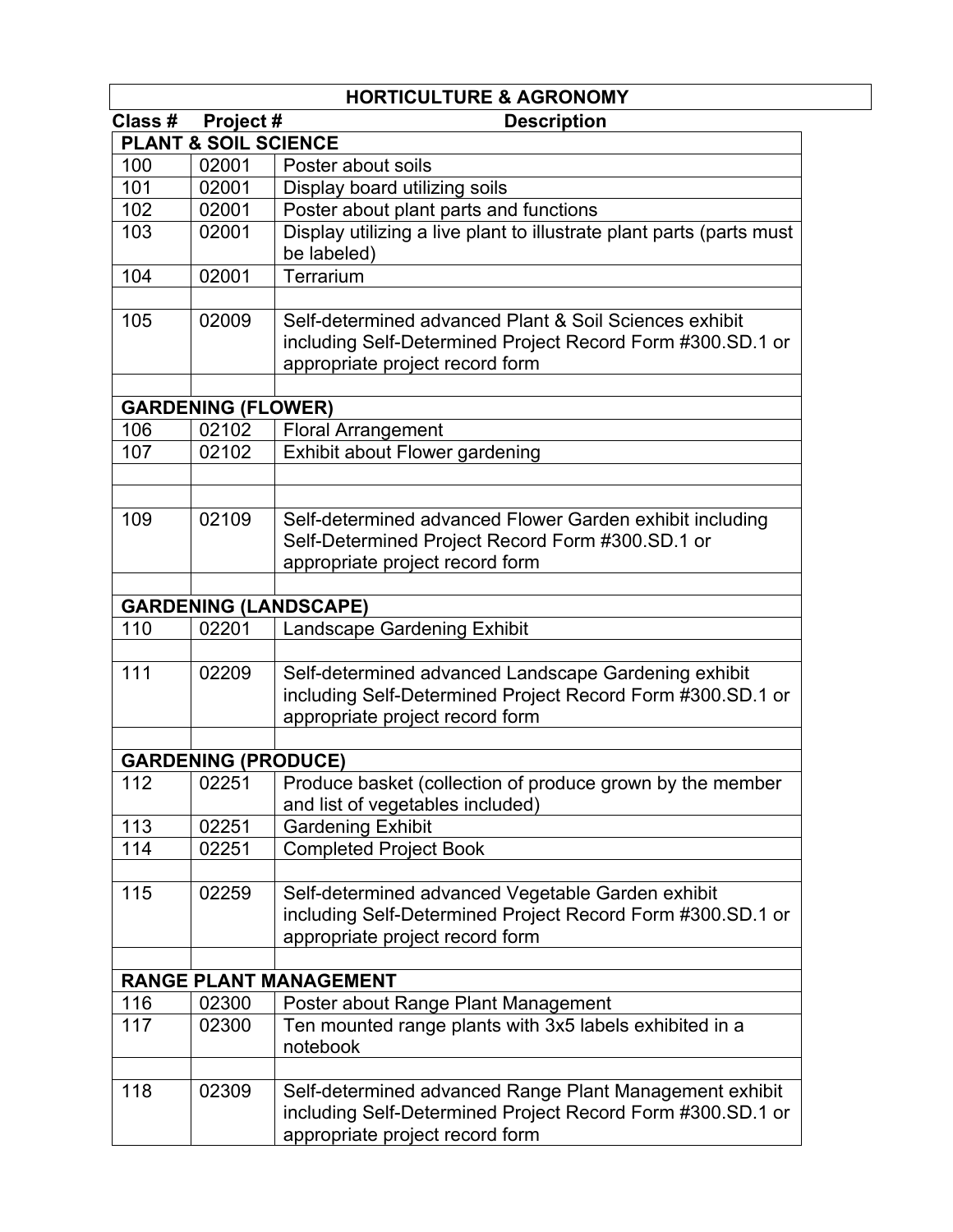|     | <b>FORESTRY</b> |                                                                                                                                             |  |
|-----|-----------------|---------------------------------------------------------------------------------------------------------------------------------------------|--|
| 119 | 02401           | Poster about Forestry                                                                                                                       |  |
| 120 | 02401           | Forest Tree Collection - cross-section of tree trunk/large                                                                                  |  |
|     |                 | branch with parts labeled & purpose of part listed                                                                                          |  |
|     |                 |                                                                                                                                             |  |
| 121 | 02409           | Self-determined advanced Forestry exhibit including Self-<br>Determined Project Record Form #300.SD.1 or appropriate<br>project record form |  |
|     |                 |                                                                                                                                             |  |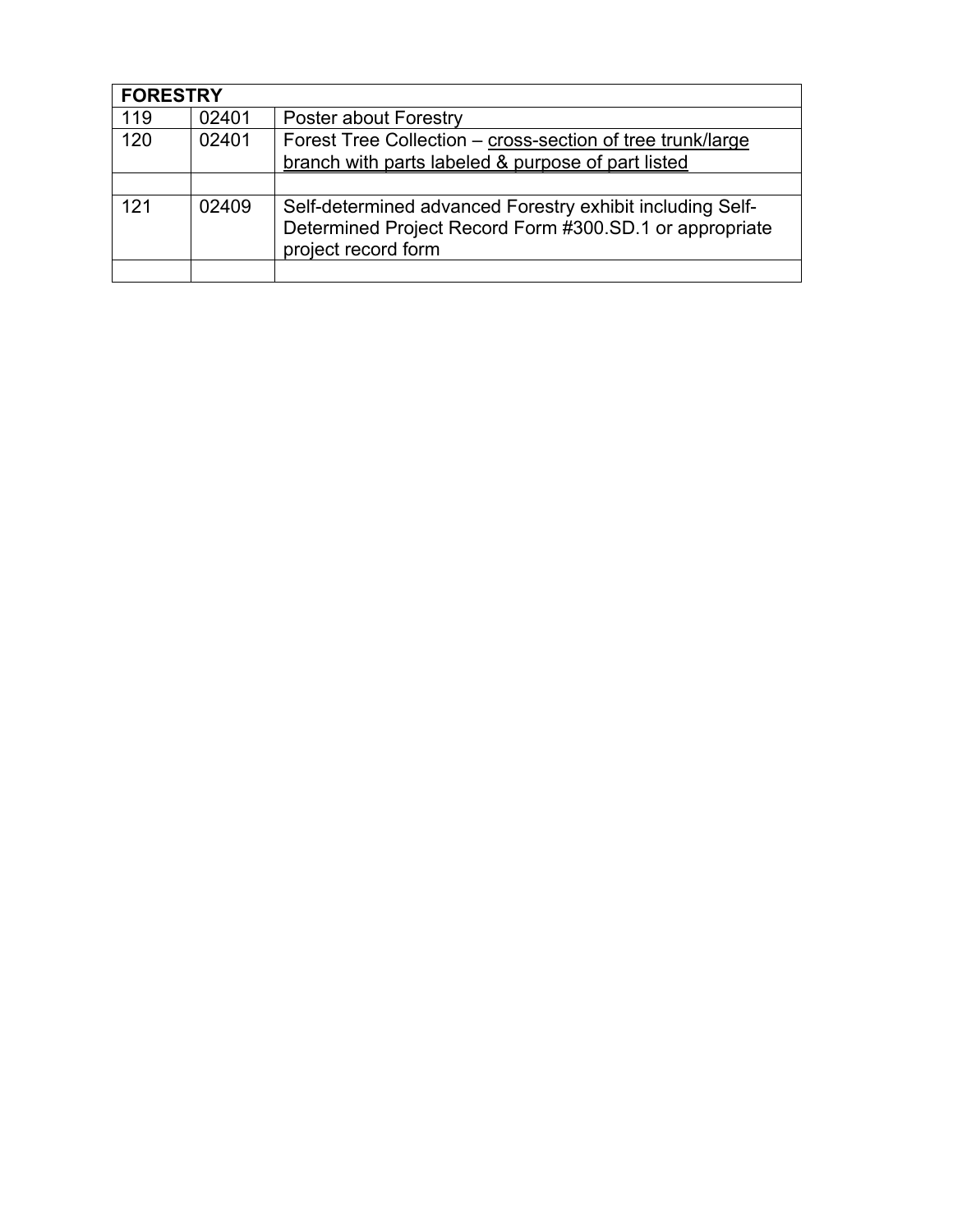# **NATURAL SCIENCE**

# **ENTOMOLOGY**

| Class # | <b>Project</b> | <b>Description</b>                                                                                                                           |
|---------|----------------|----------------------------------------------------------------------------------------------------------------------------------------------|
|         | #              |                                                                                                                                              |
| 200     | 03051          | Entomology I exhibit (not an insect collection)                                                                                              |
| 201     | 03052          | Entomology II Insect Collection (20 specimens from at least<br>5 orders)                                                                     |
| 202     | 03052          | Entomology III Insect Collection (30 specimens from at<br>least 10 orders)                                                                   |
| 203     | 03052          | Entomology IV Insect Collection (30 specimens from at<br>least 10 orders)                                                                    |
| 204     | 03052          | Entomology V Insect Collection (30 specimens from at least<br>10 orders)                                                                     |
| 205     | 03059          | Self-determined advanced Entomology exhibit including<br>Self-Determined Project Record Form #300.SD.1 or<br>appropriate project record form |

### **WILDLIFE**

| Class #   Project | #     | <b>Description</b>                                                                                                                          |
|-------------------|-------|---------------------------------------------------------------------------------------------------------------------------------------------|
| 206               | 03101 | Discovering Wildlife in New Mexico exhibit                                                                                                  |
| 207               | 03102 | Small Game of New Mexico exhibit                                                                                                            |
| 208               | 03103 | <b>Waterfowl Management exhibit</b>                                                                                                         |
| 209               | 03104 | <b>Big Game of New Mexico exhibit</b>                                                                                                       |
| 210               | 03109 | Self-determined advanced Wildlife exhibit including Self-<br>Determined Project Record Form #300.SD.1 or appropriate<br>project record form |

### **SHOOTING SPORTS**

| Class # | Project<br># | <b>Description</b>                                                                             |
|---------|--------------|------------------------------------------------------------------------------------------------|
| 220     | 03201        | Rifle exhibit showing terms, history, parts, equipment or<br>techniques                        |
| 221     | 03201        | Completed Rifle Member Record (Project) Book (100.F-38<br>N-20) Not the project record form    |
| 222     | 03202        | Pistol exhibit showing terms, history, parts, equipment or<br>techniques                       |
| 223     | 03202        | Completed Pistol Member Record (Project) Book (100.F-39<br>N-20) Not the project record form   |
| 224     | 03203        | Shotqun exhibit showing terms, history, parts, equipment or<br>techniques                      |
| 225     | 03203        | Completed Shotgun Member Record (Project) Book (100.F-<br>40 N-20) Not the project record form |
| 226     | 03204        | Archery exhibit showing terms, history, parts, equipment, or<br>techniques                     |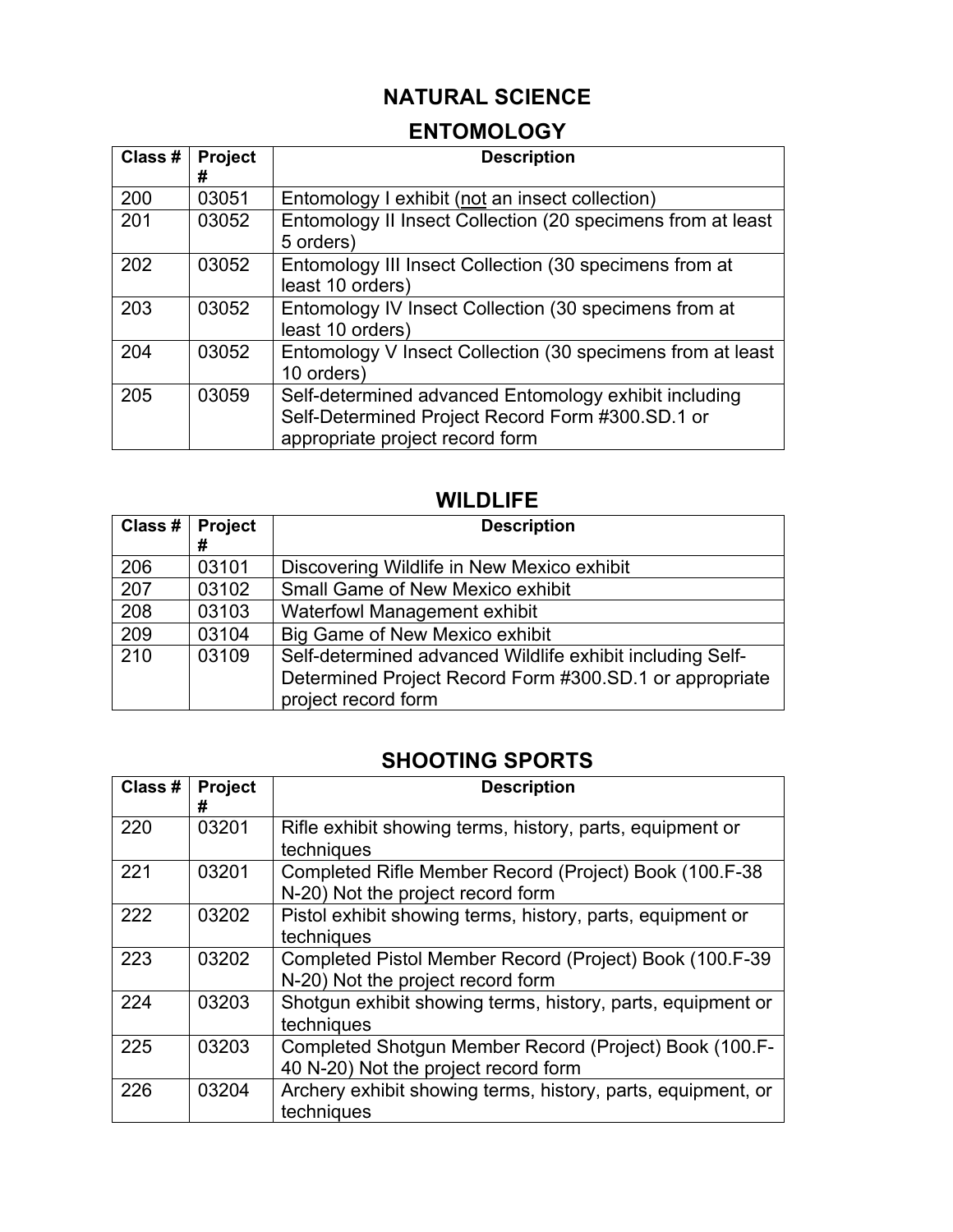| 227 | 03204 | Completed Archery Member Record (Project) Book (100.F-<br>41A) Not the project record form |
|-----|-------|--------------------------------------------------------------------------------------------|
|     |       |                                                                                            |
| 228 | 03206 | Muzzleloading exhibit showing terms, history, parts,                                       |
|     |       | equipment, or techniques                                                                   |
| 229 | 03206 | Completed Muzzleloading Member Record (Project) Book                                       |
|     |       | (100.F-44 N-18) Not the project record form                                                |
| 230 | 03209 | Self-determined advanced Shooting Sports exhibit including                                 |
|     |       | Self-Determined Project Record Form #300.SD.1 or                                           |
|     |       | appropriate project record form                                                            |

# **SPORT FISHING**

| Class # | Project<br># | <b>Description</b>                                                                                                                                                 |
|---------|--------------|--------------------------------------------------------------------------------------------------------------------------------------------------------------------|
| 240     | 03401        | Poster demonstrating common sports fish species found in<br>your county and the water where they can be found                                                      |
| 241     | 03401        | Exhibit on fishing safety                                                                                                                                          |
| 242     | 03401        | Exhibit using rope to demonstrate tying the common knots<br>used in fishing                                                                                        |
| 243     | 03401        | One original fly or lure crafted by the member with a poster<br>describing which fish and conditions the fly is designed for<br>and how to use the tackle properly |
| 244     | 03409        | Self-determined advanced Sport Fishing exhibit including<br>Self-Determined Project Record Form #300.SD.1 or<br>appropriate project record form                    |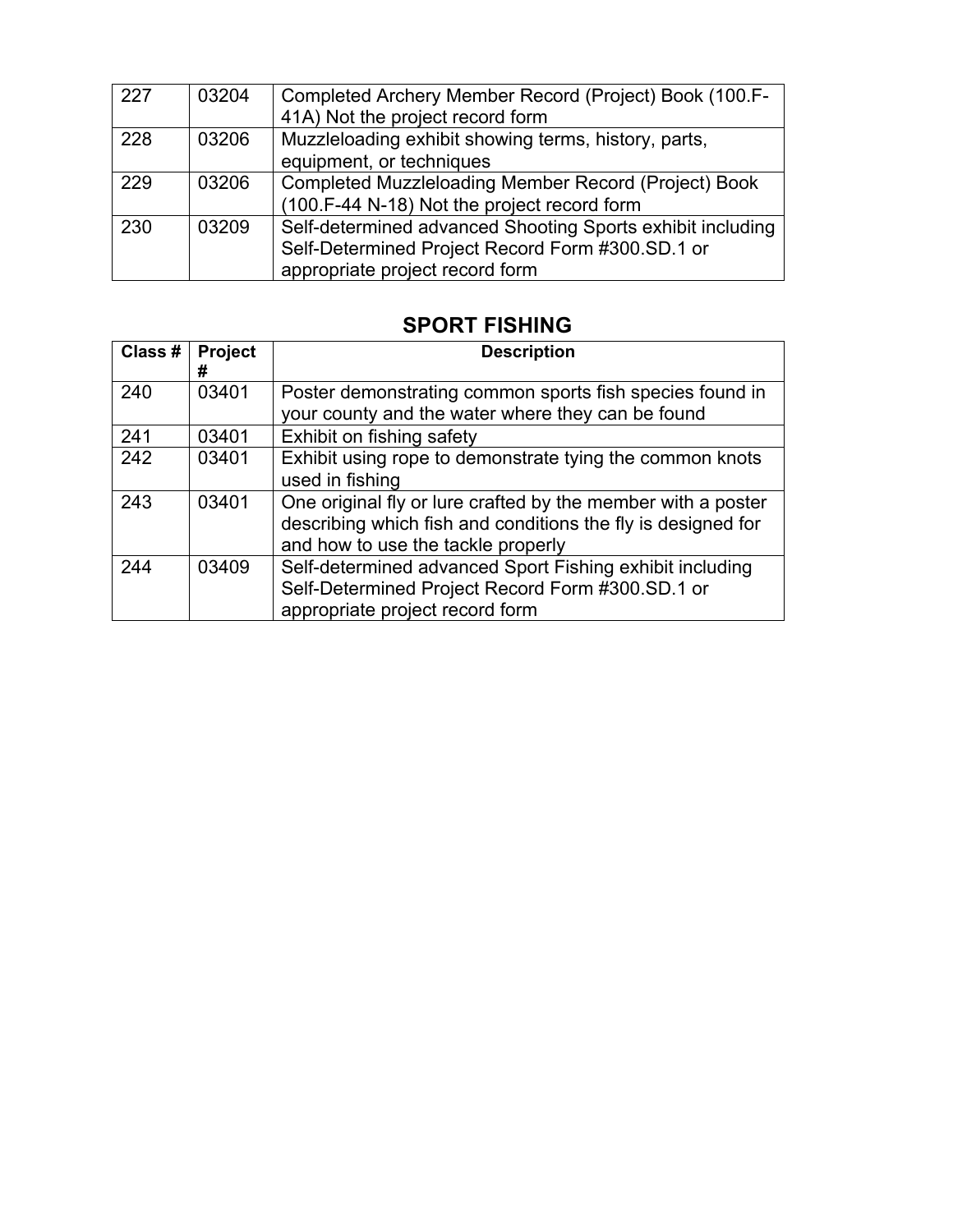# **ENGINEERING SCIENCE**

# **ELECTRICITY**

| Class # | Project<br># | <b>Description</b>                                                                                                                             |
|---------|--------------|------------------------------------------------------------------------------------------------------------------------------------------------|
| 300     | 04151        | Flashlight                                                                                                                                     |
| 301     | 04151        | A Simple Switch                                                                                                                                |
| 302     | 04151        | Electromagnet                                                                                                                                  |
| 303     | 04151        | <b>Completed Magic of Electricity Project Book</b>                                                                                             |
| 304     | 04152        | Complete simple circuit demonstrating DC and AC current                                                                                        |
| 305     | 04152        | Parallel Circuit Board labeled with proper symbols                                                                                             |
| 306     | 04152        | Series Circuit Board labeled with proper symbols                                                                                               |
| 307     | 04152        | <b>Battery Alarm</b>                                                                                                                           |
| 308     | 04152        | <b>Completed Investigating Electricity Project Book</b>                                                                                        |
| 309     | 04153        | Exhibit of various electrical wires, labeled with gauge, type<br>and usage                                                                     |
| 310     | 04153        | Poster demonstrating 3 major types of light bulbs                                                                                              |
| 311     | 04153        | Poster showing circuits and switches floor plan of your<br>home, including receptacles and fixtures, labeled with<br>proper symbols            |
| 312     | 04153        | <b>Completed Wired for Power Project Book</b>                                                                                                  |
| 313     | 04154        | Circuit using diodes, label all parts with proper symbols                                                                                      |
| 314     | 04154        | Circuit that intermittently flashes the LED                                                                                                    |
| 315     | 04154        | A 6 to 8 Watt Amplifier                                                                                                                        |
| 316     | 04154        | <b>Completed Entering Electronics Project Book</b>                                                                                             |
| 317     | 04159        | Self-determined advanced Electricity exhibit including Self-<br>Determined Project Record Form #300.SD.1 or appropriate<br>project record form |

## **SMALL ENGINES**

| Class # | <b>Project</b><br># | <b>Description</b>                                       |
|---------|---------------------|----------------------------------------------------------|
| 318     | 04251               | Crank It Up - exhibit                                    |
| 319     | 04251               | Crank It Up - completed project workbook                 |
| 320     | 04252               | Warm It Up - exhibit                                     |
| 321     | 04252               | Warm It Up - completed project workbook                  |
| 322     | 04253               | Tune It Up - exhibit                                     |
| 323     | 04253               | Tune It Up – completed project workbook                  |
| 324     | 04259               | Self-determined advanced Small Engines exhibit including |
|         |                     | Self-Determined Project Record Form #300.SD.1 or         |
|         |                     | appropriate project record form                          |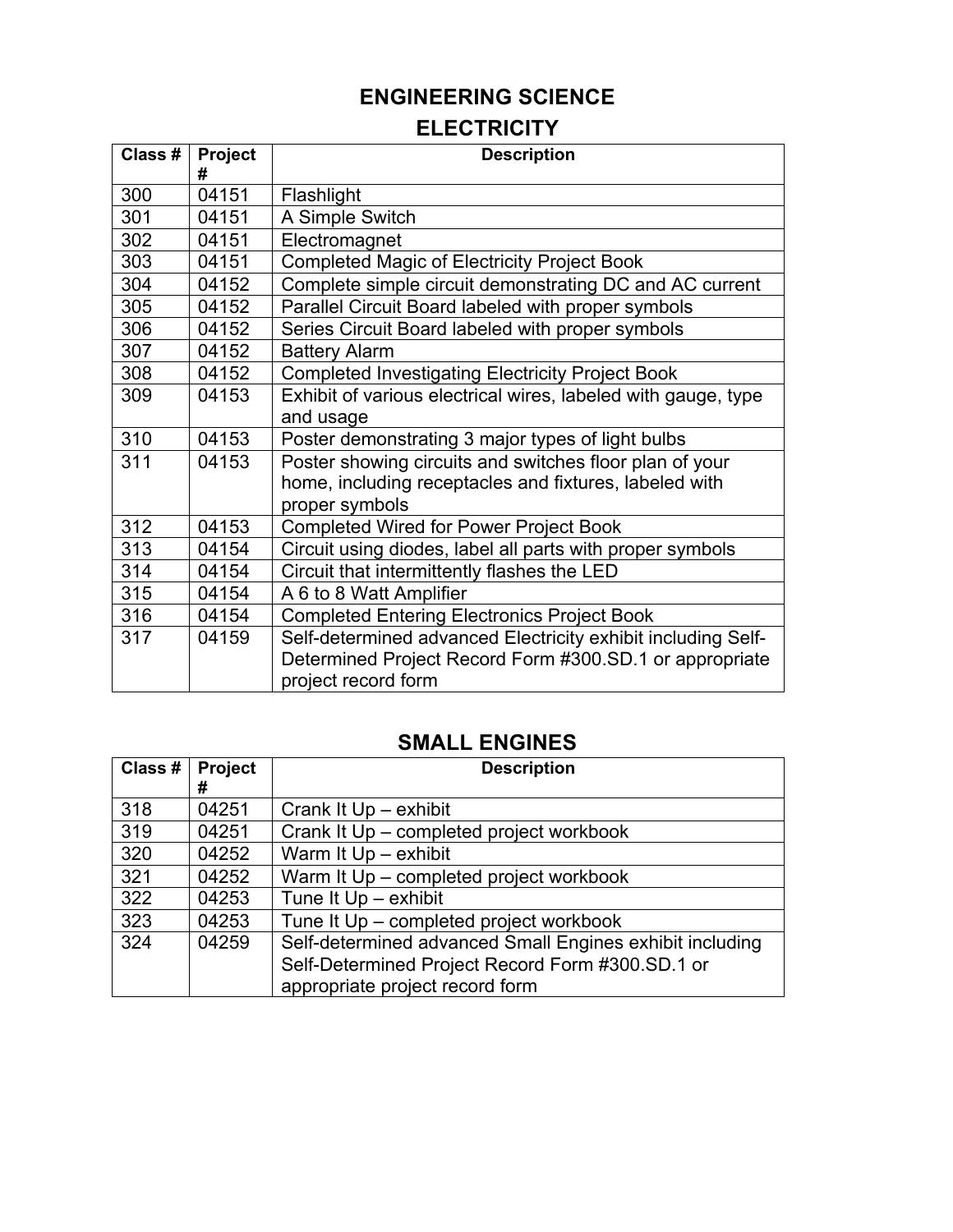### **WELDING**

| Class # | <b>Project</b><br># | <b>Description</b>                                                                                                                         |
|---------|---------------------|--------------------------------------------------------------------------------------------------------------------------------------------|
| 325     | 04301               | Unit I Name Plate – no larger than 12"x 24"x 3/16" or $\frac{1}{4}$ "                                                                      |
| 326     | 04301               | Unit I Silhouettes – set of 4 NRA small bore rifle regulation<br>animals $\frac{1}{4}$ " or 3/16" thick                                    |
| 327     | 04301               | Unit I Clover – 12" across by $\frac{1}{4}$ " or 3/16" thick                                                                               |
| 328     | 04302               | Unit II - Skill Plate                                                                                                                      |
| 329     | 04302               | Unit II - Adjustable Sawhorse                                                                                                              |
| 330     | 04309               | Self-determined advanced Welding exhibit including Self-<br>Determined Project Record Form #300.SD.1 or appropriate<br>project record form |

# **ROCKETRY**

| Class # | <b>Project</b><br># | <b>Description</b>                                                                                                                          |
|---------|---------------------|---------------------------------------------------------------------------------------------------------------------------------------------|
| 331     | 04401               | Unit I - Model Rocket - Skill Level I                                                                                                       |
| 332     | 04401               | Unit I - Model Rocket - Skill Level II                                                                                                      |
| 333     | 04402               | Unit II - Model Rocket - Multi-Stage                                                                                                        |
| 334     | 04402               | Unit II - Rocketry Exhibit                                                                                                                  |
| 335     | 04409               | Self-determined advanced Rocketry exhibit including Self-<br>Determined Project Record Form #300.SD.1 or appropriate<br>project record form |

# **WOOD SCIENCE**

| Class # | Project | <b>Description</b>                                      |
|---------|---------|---------------------------------------------------------|
|         | #       |                                                         |
| 336     | 04451   | Measuring Up - Flower Box                               |
| 337     | 04451   | Measuring Up - Napkin or Letter Holder                  |
| 338     | 04451   | Measuring Up - Picture Frame                            |
| 339     | 04451   | Measuring Up completed project workbook                 |
| 340     | 04452   | Making the Cut – Napkin or Letter Holder                |
| 341     | 04452   | Making the Cut - Birdhouse                              |
| 342     | 04452   | Making the Cut - Foot Stool                             |
| 343     | 04452   | Making the Cut – completed project workbook             |
| 344     | 04453   | Nailing it Together - Bookcase                          |
| 345     | 04453   | Nailing it Together – Learning Tree Jigsaw Puzzle       |
| 346     | 04453   | Nailing it Together - Box of Many Uses                  |
| 347     | 04453   | Nailing it Together - completed project workbook        |
| 348     | 04454   | Finishing Up - Name Plate with inlay and overlay        |
| 349     | 04454   | Finishing Up - Step Stool/Chair                         |
| 350     | 04454   | Finishing Up - Table Top Hockey Game                    |
| 351     | 04454   | Finishing Up - completed project workbook               |
| 352     | 04459   | Self-determined advanced Wood Science exhibit including |
|         |         | Self-Determined Project Record Form #300.SD.1 or        |
|         |         | appropriate project record form                         |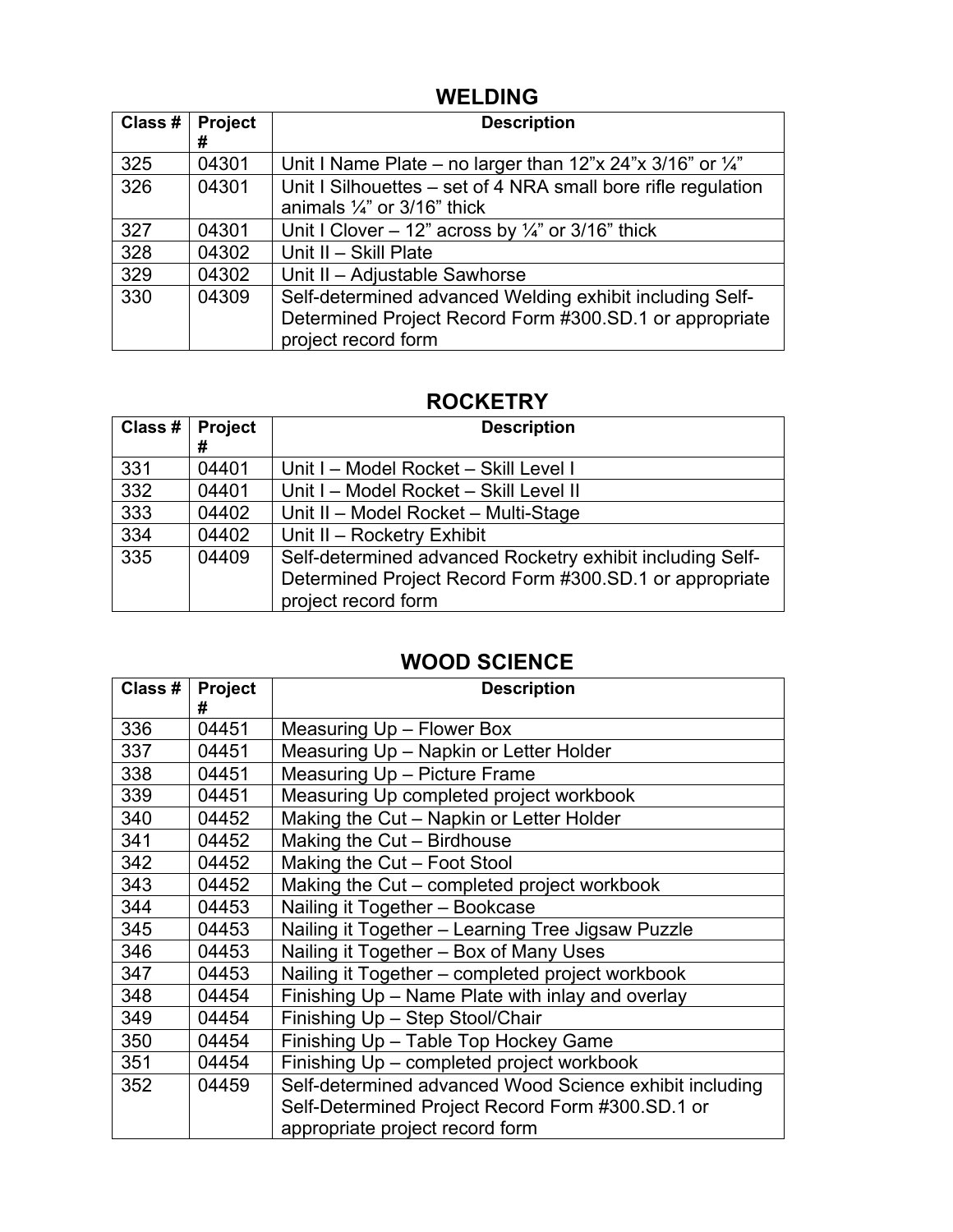# **ROBOTICS**

| Class $#$   Project |       | <b>Description</b>                                                                          |
|---------------------|-------|---------------------------------------------------------------------------------------------|
| 360                 | 04469 | Self-determined Robotics exhibit including Self-Determined<br>Project Record Form #300.SD.1 |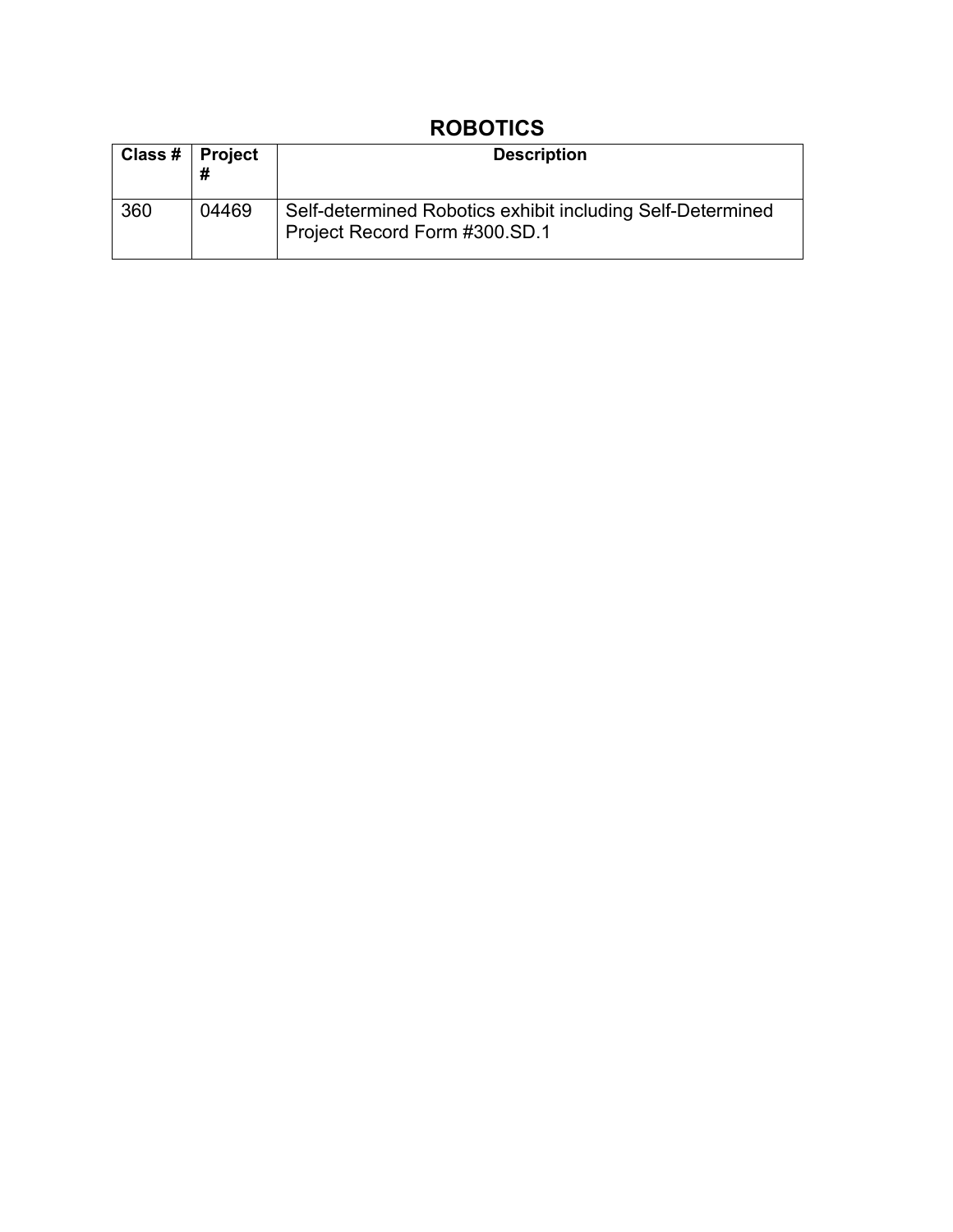## **PERSONAL GROWTH & DEVELOPMENT**

# **WELCOME TO NM 4-H**

| Class # | Project # | <b>Class Description</b>                                                                                                                                                                                                               |
|---------|-----------|----------------------------------------------------------------------------------------------------------------------------------------------------------------------------------------------------------------------------------------|
| 400     | 05001     | 4-H Banner (no larger than 18x24 inches) including<br>name, club, county and clover. Embellished using an<br>electronic craft cutting machine (also known as a die<br>cutter or cutting plotter).                                      |
| 401     | 05001     | 4-H Banner (no larger than 18x24 inches) including<br>name, club, county and clover. Embellished using any<br>other technique other than an electronic craft cutting<br>machine (examples: paint, glitter,<br>buttons, sequins, etc.). |
| 402     | 05001     | Decorated 4-H T-shirt (must have a 4-H theme).<br>Embellished using an electronic craft cutting machine<br>(also known as a die cutter or cutting plotter).                                                                            |
| 403     | 05001     | Decorated 4-H T-shirt (must have a 4-H theme).<br>Embellished using any other technique other than an<br>electronic craft cutting machine (examples: paint,<br>glitter, buttons, sequins, etc.).                                       |
| 404     | 05001     | Frame decorated with 4-H clover and slogan or motto - no<br>larger than 9x12 inches with a photo of 4-H members or a<br>4-H activity (frame may not contain glass)                                                                     |
| 405     | 05001     | Poster showing your participation in a 4-H event or activity                                                                                                                                                                           |
| 406     | 05009     | Self-determined advanced 4-H Growth and Development<br>exhibit including Self-Determined Project Record Form<br>#300.SD.1 or appropriate project record form                                                                           |

## **HEALTH & SAFETY**

| Class # | Project# | <b>Class Description</b>                                 |
|---------|----------|----------------------------------------------------------|
| 407     | 05040    | <b>Sports Fitness exhibit</b>                            |
| 408     | 05049    | Self-determined Physical Fitness exhibit including Self- |
|         |          | Determined Project Record Form #300.SD.1                 |
| 409     | 05029    | Self-determined Health exhibit including Self-Determined |
|         |          | Project Record Form #300.SD.1                            |
| 410     | 05039    | Self-determined Safety exhibit including Self-Determined |
|         |          | Project Record Form #300.SD.1 or appropriate project     |
|         |          | record form                                              |

| Class # | Project# | <b>Class Description</b>                               |
|---------|----------|--------------------------------------------------------|
| 411     | 05351    | Unit I – My Clubs and Groups project exhibit           |
| 412     | 05352    | Unit II - My Community project exhibit                 |
| 413     | 05353    | Unit III - My Heritage project exhibit                 |
| 414     | 05354    | Unit IV - My Government project exhibit                |
| 415     | 05355    | Unit V - My World project exhibit                      |
| 416     | 05359    | Self-determined advanced Citizenship exhibit including |
|         |          | Self-Determined Project Record Form #300.SD.1 or       |
|         |          | appropriate project record form                        |

# **CITIZENSHIP**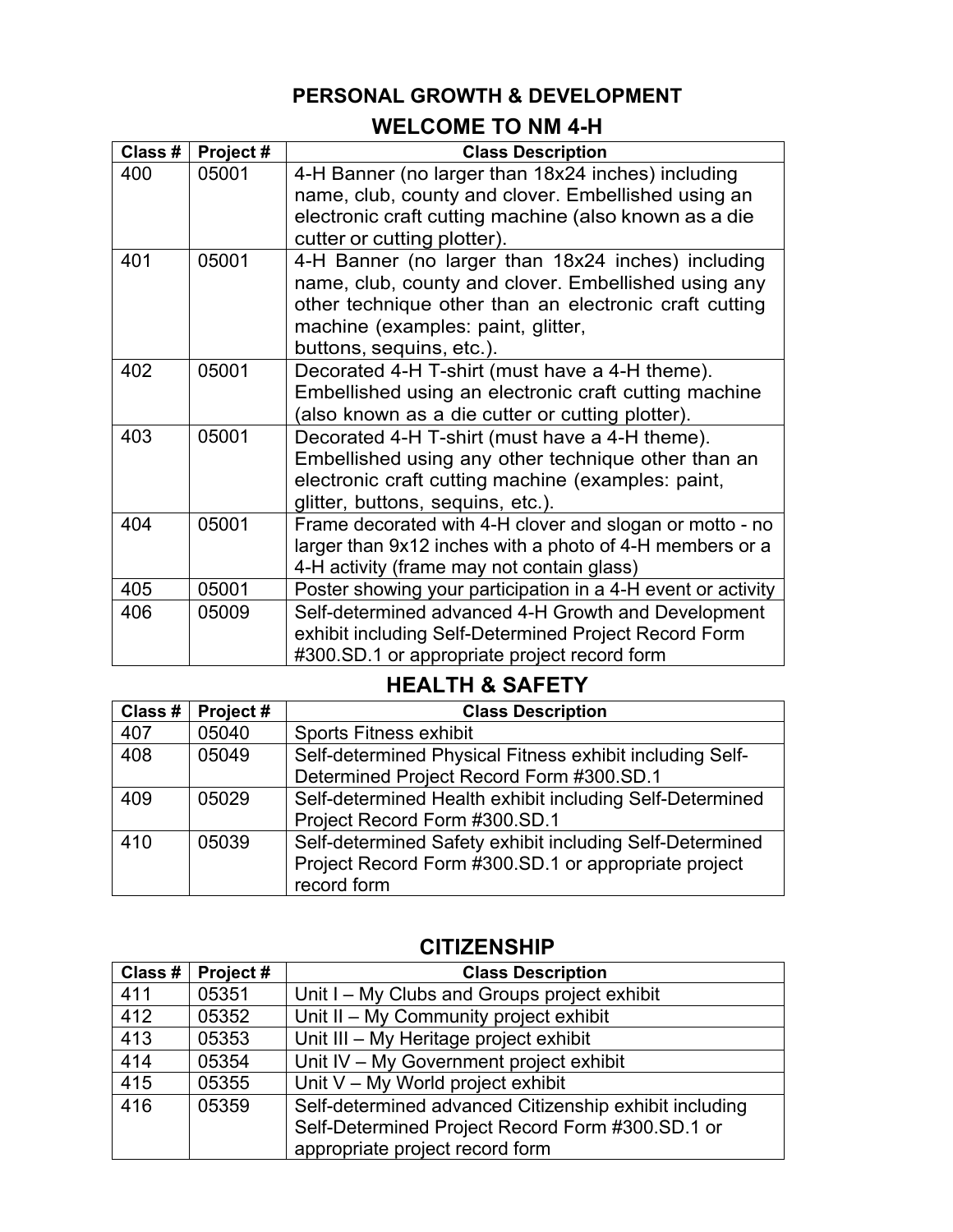### **LEADERSHIP**

| Class # | Project# | <b>Class Description</b>                                                                                                                     |
|---------|----------|----------------------------------------------------------------------------------------------------------------------------------------------|
| 417     | 05201    | Leadership I - Poster demonstrating personal leadership                                                                                      |
| 418     | 05203    | Leadership II - Photo story showing personal leadership<br>event                                                                             |
| 419     | 05205    | Leadership III - Written goals, action plan and results of a<br>leadership event encouraging leadership in others                            |
| 420     | 05209    | Self-determined advanced Leadership exhibit including<br>Self-Determined Project Record Form #300.SD.1 or<br>appropriate project record form |

### **SPEAKING**

| Class # | Project# | <b>Class Description</b>                                                                                                                                                                                                                                  |
|---------|----------|-----------------------------------------------------------------------------------------------------------------------------------------------------------------------------------------------------------------------------------------------------------|
| 421     | 05301    | Written speech on a topic of choice given at a 4-H Event                                                                                                                                                                                                  |
| 422     | 05301    | Portfolio on a speech given at a 4-H Event. Must<br>include writtenspeech, supporting materials (such<br>as photos, news articles, letters, awards or other<br>pieces of information that support speech given),<br>and a reference list of sources used. |
| 423     | 05301    | Picture Display of Visual Aids Used to Support a<br>presentation                                                                                                                                                                                          |
| 424     | 05301    | Video of Speech                                                                                                                                                                                                                                           |
| 425     | 05301    | Written story of your Public Speaking experience                                                                                                                                                                                                          |
| 426     | 05309    | Self-determined advanced Public Speaking exhibit<br>including Self-Determined Project Record Form<br>#300.SD.1 or appropriate project record form                                                                                                         |

### **CLOWNING**

|     | Class #   Project # | <b>Class Description</b>                                                                                                                   |
|-----|---------------------|--------------------------------------------------------------------------------------------------------------------------------------------|
| 427 | 05401               | Clowning project exhibit                                                                                                                   |
| 428 | 05409               | Self-determined advanced Clowning exhibit including<br>Self-Determined Project Record Form #300.SD.1 or<br>appropriate project record form |

# **DIGITAL STORY TELLING**

|     | Class #   Project # | <b>Class Description</b>                   |
|-----|---------------------|--------------------------------------------|
| 429 | 05311               | <b>Exhibit about Digital Story Telling</b> |
| 430 | 05311               | Digital Story with a 4-H Theme             |
| 431 | 05311               | Digital Story with a non-4-H Theme         |

# **NEW MEXICO FLAVOR**

|     | Class #   Project # | <b>Class Description</b>                                |
|-----|---------------------|---------------------------------------------------------|
| 502 | 05501               | Plate of three (3) flour tortillas (specify flour type) |
| 503 | 05501               | Chile Ristra                                            |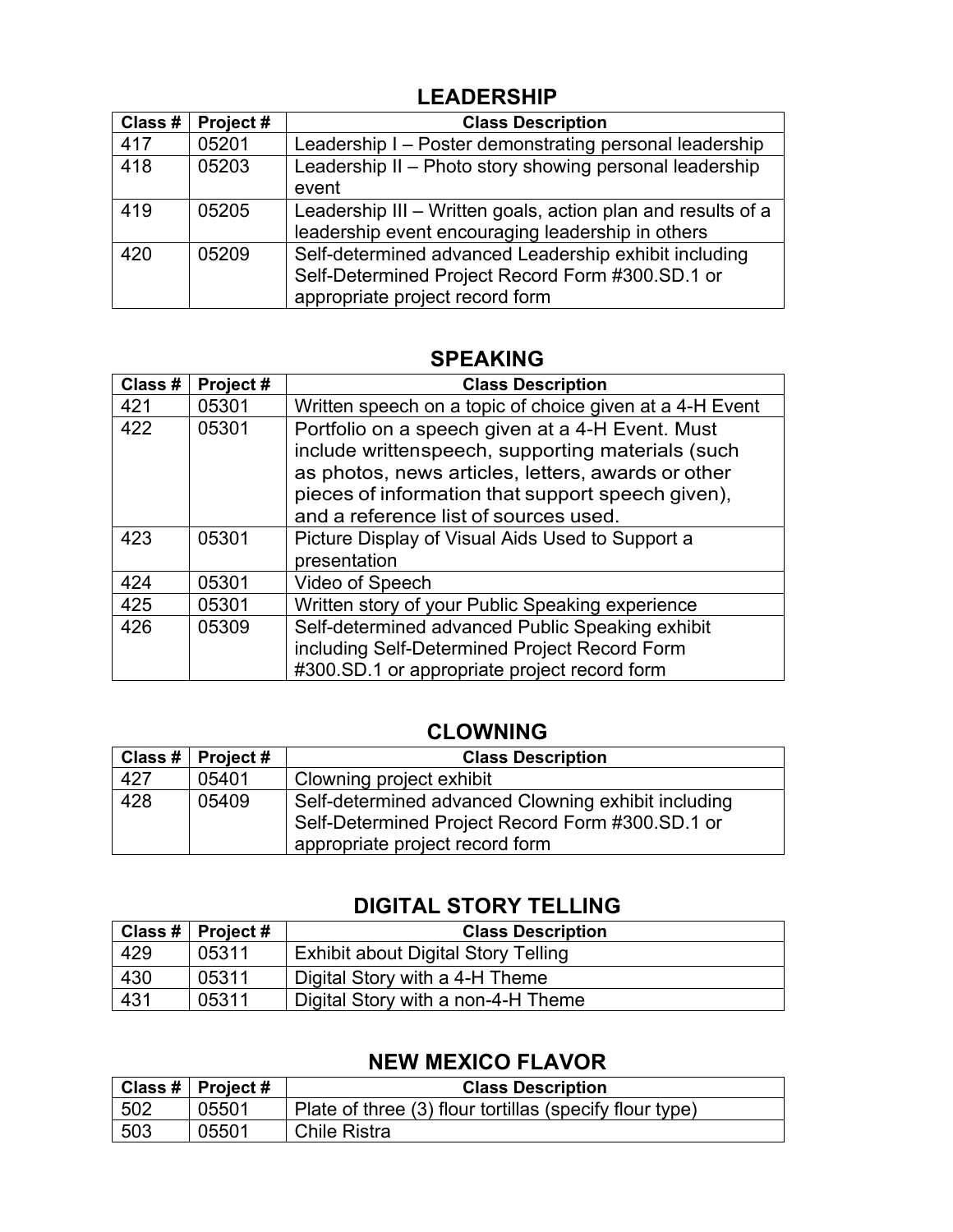| 504 | 05501 | Recipe Box with recipes               |
|-----|-------|---------------------------------------|
| 505 | 05501 | Plate of three (3) biscochitos        |
| 506 | 05501 | Plate of three (3) NM Wedding Cookies |
| 507 | 05501 | Plate of three (3) corn tortillas     |
| 508 | 05501 | Plate of three (3) empanadas          |

# **UNIQUELY NEW MEXICO**

| Class # | Project# | <b>Class Description</b>                          |
|---------|----------|---------------------------------------------------|
| 509     | 05502    | Journal about a County Trip                       |
| 510     | 05502    | Small Sand Art Article (4"x4", 5"x5", or 6"x6")   |
| 511     | 05502    | Large Sand Art Article (8"x11" or 12"x12")        |
| 512     | 05502    | <b>Tin Art Article</b>                            |
| 513     | 05502    | <b>Corn Necklace</b>                              |
| 514     | 05502    | <b>Cornhusk Doll</b>                              |
| 515     | 05502    | Piñata                                            |
| 516     | 05502    | Craft of Your Choice (must pertain to New Mexico) |

### **NEW MEXICO ROUNDUP**

| Class # | Project# | <b>Class Description</b>                            |
|---------|----------|-----------------------------------------------------|
| 517     | 05503    | Rope Article                                        |
| 518     | 05503    | Plate of three (3) sourdough biscuits               |
| 519     | 05503    | Beef Jerky - four (4) strips                        |
| 520     | 05503    | Trail Mix (1/2 pint jar)                            |
| 521     | 05503    | Poster of Your County Agricultural Products         |
| 522     | 05503    | Poster on the Cattle Industry in New Mexico         |
| 523     | 05503    | Poster on the Sheep Industry in New Mexico          |
| 524     | 05503    | Craft of Your Choice using a recycled boot          |
|         |          |                                                     |
| 530     | 05509    | Self-determined advanced Cultural Education exhibit |
|         |          | including Self-Determined Project Record Form       |
|         |          | #300.SD.1 or appropriate project record form        |

### **COMPUTER**

|     | Class #   Project # | <b>Class Description</b>                         |
|-----|---------------------|--------------------------------------------------|
| 600 | 08109               | Self-determined Computer exhibit including Self- |
|     |                     | Determined Project Record Form #300.SD.1         |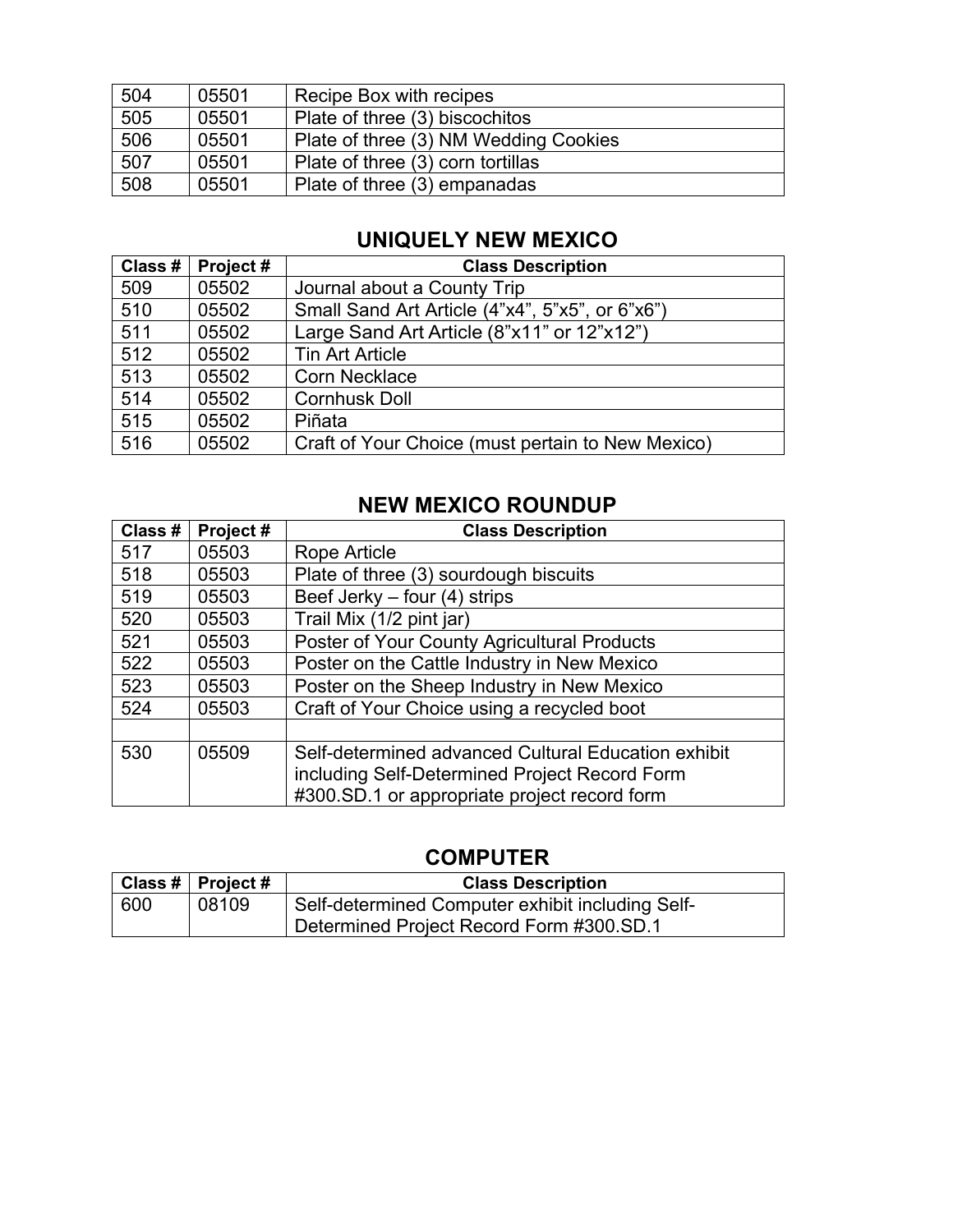# **CREATIVE ARTS**

# **LEATHERCRAFT**

| Class # | Project# | <b>Class Description</b>                                               |
|---------|----------|------------------------------------------------------------------------|
| 700     | 06001    | Coaster                                                                |
| 701     | 06001    | Dog collar                                                             |
| 702     | 06001    | Coin purse                                                             |
| 703     | 06001    | Knife sheath                                                           |
| 704     | 06001    | Other stamped item                                                     |
| 705     | 06001    | Practice board                                                         |
| 706     | 06002    | Unit II Exhibit Board                                                  |
| 707     | 06003    | Unit III & Advanced - wallet/checkbook cover                           |
| 708     | 06003    | Unit III & Advanced - belt                                             |
| 709     | 06003    | Unit III & Advanced - chaps/chinks                                     |
| 710     | 06003    | Unit III & Advanced - purse/bag                                        |
| 711     | 06003    | Unit III & Advanced - notebook/portfolio/tablet case                   |
| 712     | 06003    | Unit III & Advanced – home or office accessory                         |
| 713     | 06003    | Unit III & Advanced - tack and saddle accouterments                    |
| 714     | 06003    | Unit III & Advanced - gun cases/holsters                               |
| 715     | 06003    | Unit III & Advanced - saddle                                           |
| 716     | 06003    | Unit III & Advanced – any other small item not suitable for            |
|         |          | the above classes (no larger than an $8\frac{1}{2} \times 11$ sheet of |
|         |          | paper)                                                                 |
| 717     | 06003    | Unit III & Advanced - any other large item not suitable for            |
|         |          | the above classes (larger than an $8\frac{1}{2} \times 11$ sheet of    |
|         |          | paper)                                                                 |
| 718     | 06009    | Self-determined Advanced Leathercraft exhibit including                |
|         |          | Self-Determined Record Sheet #300.SD-1 or appropriate                  |
|         |          | project record form                                                    |

### **BRAIDING**

| Class # | $ $ Project # | <b>Class Description</b>                                  |
|---------|---------------|-----------------------------------------------------------|
| 725     | 06011         | Unit 1 Exhibit board                                      |
| 726     | 06012         | Unit 2 Exhibit board                                      |
| 727     | 06013         | Advanced braided belt                                     |
| 728     | 06019         | Self-determined Advanced Braiding exhibit including Self- |
|         |               | Determined Record Sheet #100.SD-1 or appropriate          |
|         |               | project record form                                       |

|     | Class #   Project # | <b>Class Description</b>                                |
|-----|---------------------|---------------------------------------------------------|
| 800 | 06051               | Unit $1 -$ Embroidery article for yourself              |
| 801 | 06051               | Unit $1 -$ Embroidery article for your home             |
| 802 | 06051               | Unit 2 – Embroidery article meeting Unit 2 requirements |
| 803 | 06051               | Unit $3 - An$ article using colcha                      |
| 804 | 06051               | Unit $3 - An$ article using crewel                      |

### **EMBROIDERY**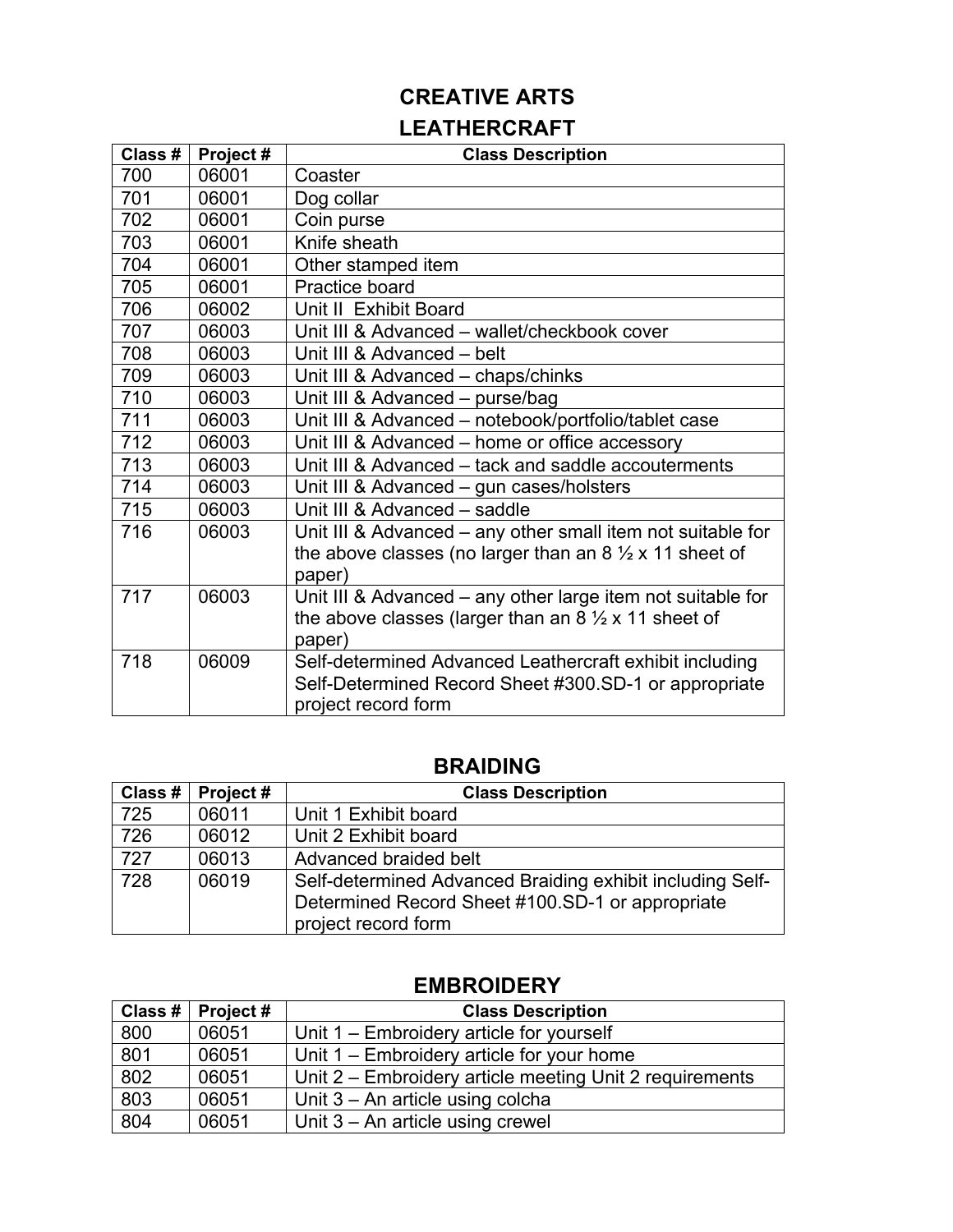# **CROSS-STITCH**

| Class # | Project# | <b>Class Description</b>                                |
|---------|----------|---------------------------------------------------------|
| 805     | 06055    | Unit 1 – Cross-stitch article using prestamped design   |
| 806     | 06055    | Unit 1 – Cross-stitch article using transfer design     |
| 807     | 06055    | Unit 2 – Cross-stitch article on even weave fabric from |
|         |          | charted design                                          |
| 808     | 06055    | Unit 2 – Cross-stitch article on gingham from charted   |
|         |          | design                                                  |
| 809     | 06055    | Unit 2 – Cross-stitch article on perforated paper from  |
|         |          | charted design                                          |
| 810     | 06055    | Unit 3 - Cross-stitch article charted from a picture    |
| 811     | 06055    | Unit 3 – Cross-stitch article from an original chart    |
| 812     | 06055    | Unit 3 - Cross-stitch exhibit done in Assisi            |

### **NEEDLEPOINT**

| Class # | Project# | <b>Class Description</b>                                      |
|---------|----------|---------------------------------------------------------------|
| 813     | 06071    | Unit 1 – Design in half cross-stitch and completed project    |
|         |          | record sheet                                                  |
| 814     | 06071    | Unit 1 – Design in half cross-stitch and continental stitch   |
|         |          | and completed project record sheet                            |
| 815     | 06071    | Unit 2 – Sampler with 12 stitch variations finished           |
|         |          | appropriately and completed project record sheet              |
| 816     | 06071    | Unit 2 – Knife-edge pillow or picture including at least six  |
|         |          | stitch variations and completed project record sheet          |
| 817     | 06071    | Unit 3 - Article in Bargello, Florentine, Hungarian,          |
|         |          | Parisian, Brick or upright Gobelin stitch and completed       |
|         |          | project record sheet                                          |
| 818     | 06071    | Unit 3 – Article using at least five slanted and two straight |
|         |          | stitch variations and completed project record sheet          |

# **CROCHET**

| Class # | Project# | <b>Class Description</b>                                   |
|---------|----------|------------------------------------------------------------|
| 819     | 06061    | Unit 1 – Scarf, cap or beret (choose one) using            |
|         |          | combination of single and double crochet stitches          |
| 820     | 06061    | Unit 1 - Pillow using granny square design                 |
| 821     | 06061    | Unit 2 – Potholder using basic crochet stitches and one or |
|         |          | more pattern stitches                                      |
| 822     | 06061    | Unit 2 – Decorative Stitch Pillow using basic stitches and |
|         |          | one or more pattern stitches                               |
| 823     | 06061    | Unit 3 - An afghan, shawl, scarf or throw using one or a   |
|         |          | combination of the following stitches: Afghan Stitch,      |
|         |          | Broomstick Lace, or Hairpin Lace                           |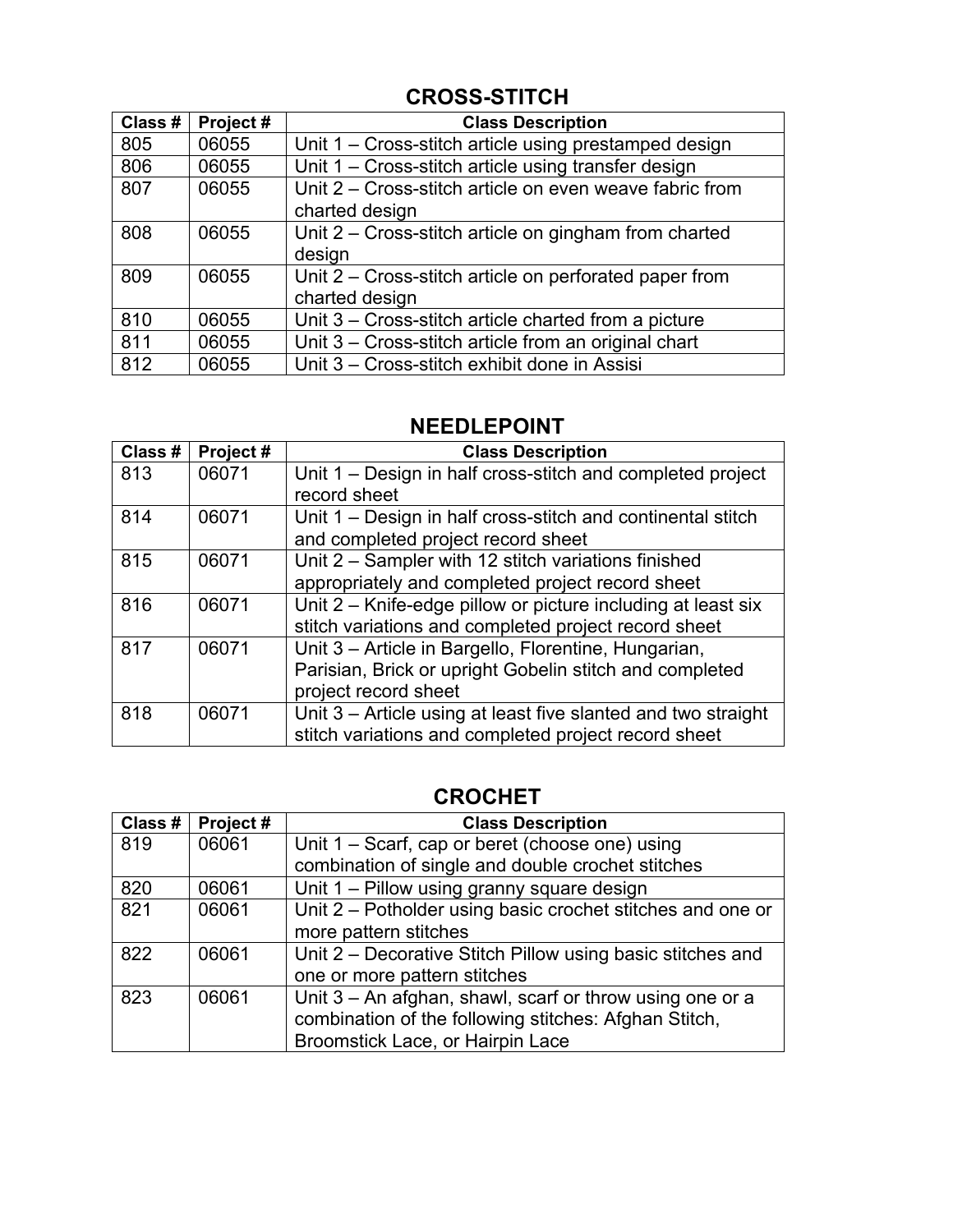### **MACRAME**

| Class # | Project# | <b>Class Description</b>                                                                                                                   |
|---------|----------|--------------------------------------------------------------------------------------------------------------------------------------------|
| 824     | 06081    | Unit 1 – Two small articles illustrating square and half<br>hitch knots and their variations and completed project<br>record sheet         |
| 825     | 06081    | Unit 2 – Two articles using different knots or knot<br>variations of different types of yarn or cord and completed<br>project record sheet |
| 826     | 06081    | Unit 3 – Article of original design with chart and completed<br>project record sheet                                                       |

## **KNITTING**

| Class # | Project# | <b>Class Description</b>                                                                                                                                                                                                                                                                                                               |
|---------|----------|----------------------------------------------------------------------------------------------------------------------------------------------------------------------------------------------------------------------------------------------------------------------------------------------------------------------------------------|
| 827     | 06041    | Unit I - Two small articles, using the basic knitting stitches<br>- knit and purl (head band, cap, slippers, belt, purse,                                                                                                                                                                                                              |
|         |          | placemats, pillow top, scarf, muffler, or other items.                                                                                                                                                                                                                                                                                 |
| 828     | 06041    | Unit II - Two Articles (shrink, vest, simple sweater,<br>poncho, shawl, cap and/or mittens) showing:<br>a. Increasing and decreasing stitches.<br>b. Two or more connected pieces.<br>c. Use of two or more colors (as in stripes).<br>d. A combination of at least two variations of basic<br>knit and purl stitches in each article. |
| 829     | 06041    | Unit III - Garment or large article such as an afghan, coat,<br>sweater, dress, suit or other item, using a pattern that<br>includes a design variation in stitch pattern and/or color.                                                                                                                                                |
| 830     | 06041    | Unit III - Mittens, socks or hat knitted using four needles.                                                                                                                                                                                                                                                                           |

# **4-H WEAVING**

| Class $#$ $ $ | Project# | <b>Class Description</b>                                                                                       |
|---------------|----------|----------------------------------------------------------------------------------------------------------------|
| 831           | 06065    | <b>Constructed Loom</b>                                                                                        |
| 832           | 06065    | Woven Coasters (set of 4)                                                                                      |
| 833           | 06065    | <b>Woven Placemat</b>                                                                                          |
| 834           | 06099    | Self-determined Advanced Fibercraft exhibit including<br>Self-Determined Record Sheet #300.SD-1 or appropriate |
|               |          | project record form                                                                                            |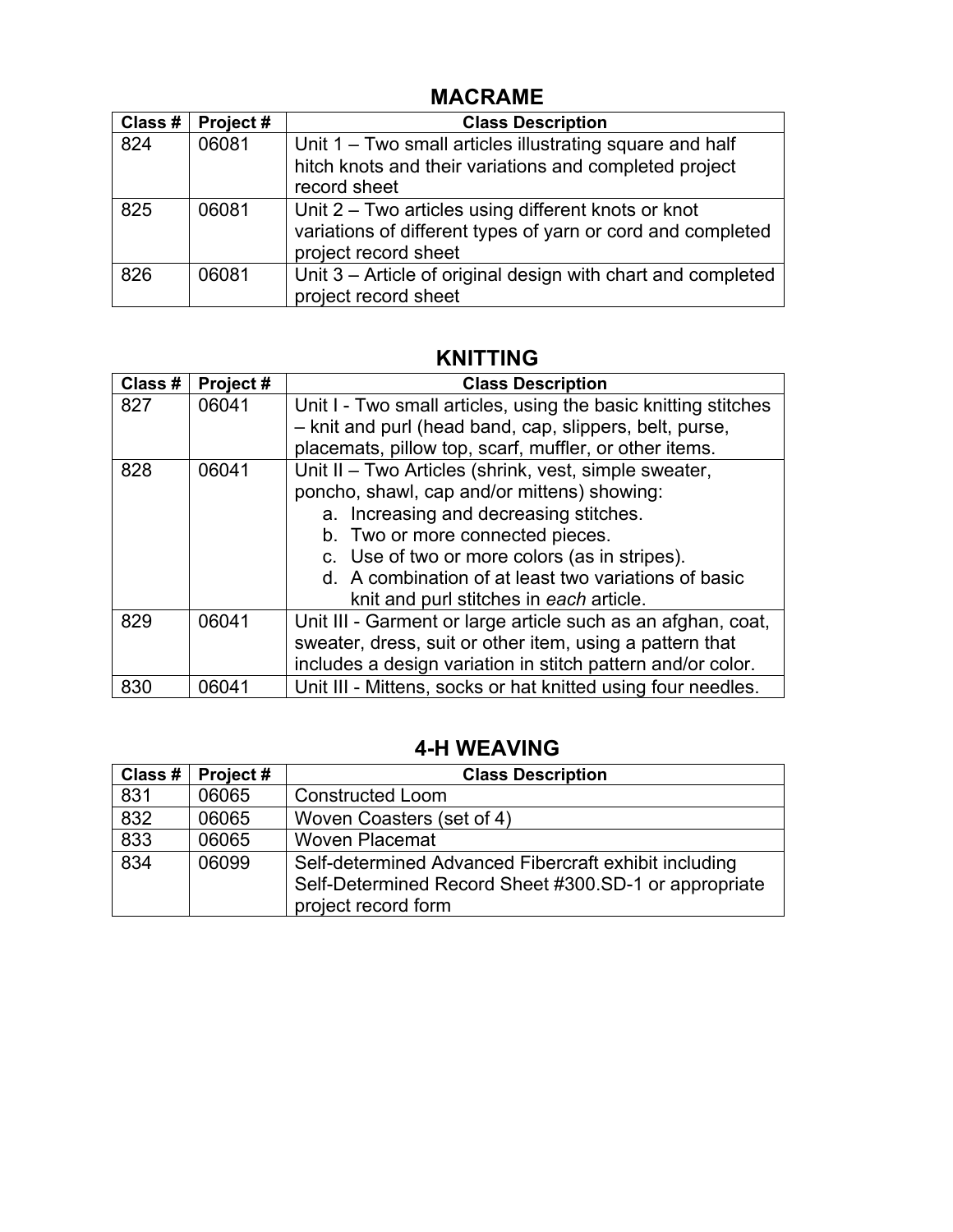### **CERAMICS**

| Class # | Project# | <b>Class Description</b>                                                                                                            |
|---------|----------|-------------------------------------------------------------------------------------------------------------------------------------|
| 900     | 06101    | One glazed item                                                                                                                     |
| 901     | 06101    | One underglazed item - a ceramic color was used under<br>a glaze                                                                    |
| 902     | 06101    | One overglazed item – decorative finish fired on a glazed<br>surface                                                                |
| 903     | 06101    | One unfired finish item - stains, dry brush, gold leaf, air<br>brush, etc.                                                          |
| 904     | 06101    | One hand-molded clay item                                                                                                           |
| 905     | 06101    | One greenware adaptation item                                                                                                       |
| 906     | 06109    | Self-determined Advanced Ceramics exhibit including<br>Self-Determined Record Sheet #300.SD-1 or appropriate<br>project record form |

# **PHOTOGRAPHY Guidelines**

- Single photographs  $(3\frac{1}{2}x \times 5, 4x \times 6, 6x)$  or 5 x 7" prints) must be mounted on an 8" x 10" backing without frames or glass, with a caption.
- Sets of 2 or 3 photographs  $(3\frac{1}{2}$ " x 5" or 4" x 6" prints) must be mounted on an 11" x 14" backing without frames or glass, with a caption for each photo.
- Sets of 4 or 5 photographs  $(3\frac{1}{2}x^2 \times 5y^2 \text{ or } 4x^2 \times 6y^2 \text{ prints})$  must be mounted on a 14" x 22" backing without frames or glass, with a caption for each photo.
- Backing needs to be sturdy enough to support photo and travel well.

*PHOTOGRAPHY – UNIT I FOCUS ON PHOTOGRAPHY*

| Class #                                     | Project# | <b>Class Description</b>                                                |
|---------------------------------------------|----------|-------------------------------------------------------------------------|
| 1000                                        | 06201    | Unit 1 – Set of 2 Portraits (two photos of the same person              |
|                                             |          | one using landscape and one using portrait position)                    |
| 1001                                        | 06201    | Unit $1 - Set$ of 2 Shadow Photos (one with item casting                |
|                                             |          | shadow, one of shadow only)                                             |
| 1002                                        | 06201    | Unit $1 -$ Trick photo                                                  |
| 1003                                        | 06201    | Unit 1 – Same subject taken with front, back, side and top              |
|                                             |          | lighting (4 photos)                                                     |
| 1004                                        | 06201    | Unit 1 – Set of Birds Eye View and Bugs Eye View Photos                 |
|                                             |          | (2 photos)                                                              |
| 1005                                        | 06201    | Unit 1 - Black & White Photo                                            |
| 1006                                        | 06201    | Unit 1 - Flash Photo                                                    |
| PHOTOGRAPHY - UNIT II CONTROLLING THE IMAGE |          |                                                                         |
| Class #                                     | Project# | <b>Class Description</b>                                                |
| 1007                                        | 06202    | Unit 2 – Photo showing Good Composition                                 |
| $\lambda$                                   | nnnn     | $\mathsf{L} \cup \mathsf{L}$ . A is not in $\mathsf{L} \cup \mathsf{L}$ |

| ,,,,, | <b>UULUL</b> | <b>UTTLE</b> THOW SHOWING OUGH COMPOSITION              |
|-------|--------------|---------------------------------------------------------|
| 1008  | 06202        | Unit 2 – Action Photo                                   |
| 1009  | 06202        | Unit 2 – Photo set at Night                             |
| 1010  | 06202        | Unit 2 – Silhouette Photo                               |
| 1011  | 06202        | Unit 2 – Five (5) photos of the same subject taken from |
|       |              | different angles                                        |

*PHOTOGRAPHY – UNIT III MASTERING PHOTOGRAPHY*

|      | $\vert$ Class # $\vert$ Project # | <b>Class Description</b>  |
|------|-----------------------------------|---------------------------|
| 1012 | $ 06203\rangle$                   | Unit 3 – Reflection Photo |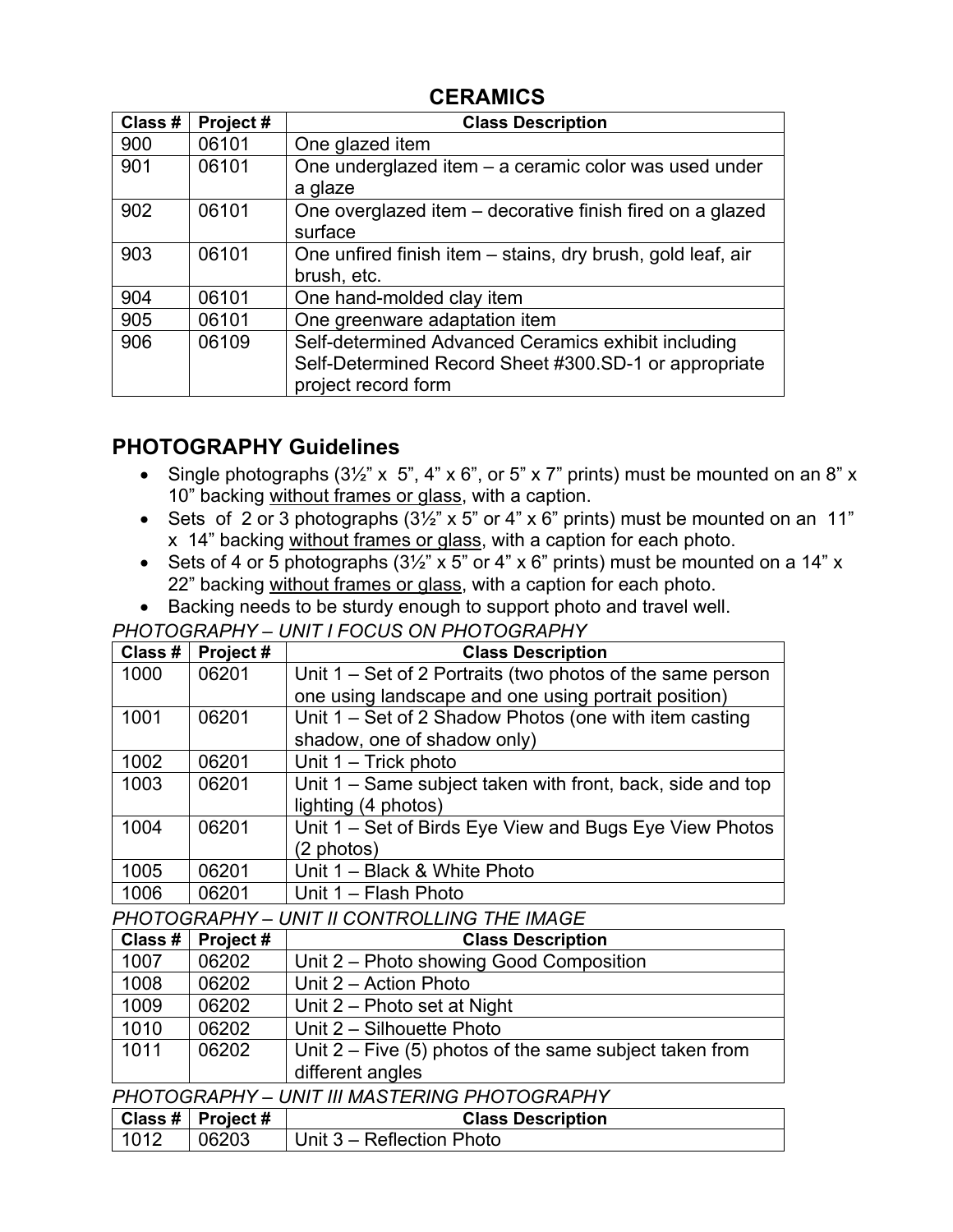| 1013 | 06203 | Unit $3 - Still-life$ Photo                                                                                                                                     |
|------|-------|-----------------------------------------------------------------------------------------------------------------------------------------------------------------|
| 1014 | 06203 | Unit 3 - Portrait Photo                                                                                                                                         |
| 1015 | 06203 | Unit 3 – Display of 3 photos for a marketing brochure                                                                                                           |
| 1016 | 06203 | Unit $3$ – Exhibit of 5 specialty photos (photos using<br>special lens, special effects, lighting and/or other<br>specialized equipment labelled for technique) |

*PHOTOGRAPHY – DIGITAL PHOTOGRAPHY*

| Class # | Project# | <b>Class Description</b>                                                                                                               |
|---------|----------|----------------------------------------------------------------------------------------------------------------------------------------|
| 1017    | 06204    | Display of your five (5) favorites photos with captions                                                                                |
| 1018    | 06204    | Display of three (3) news event photos                                                                                                 |
| 1019    | 06204    | Color photo converted to black and white – must include<br>original photo                                                              |
| 1020    | 06204    | Black and white photo with some color added – must<br>include black and white photo                                                    |
| 1021    | 06204    | Photo with an added vignette and background – must<br>include original photo                                                           |
| 1022    | 06204    | Photo documenting a 4-H event with caption                                                                                             |
| 1023    |          |                                                                                                                                        |
| 1024    | 06299    | Self-determined Advanced Photography exhibit including<br>Self-Determined Record Sheet #100.SD-1 or appropriate<br>project record form |

### **SCRAPBOOKING**

| Class # | Project# | <b>Class Description</b>                                |
|---------|----------|---------------------------------------------------------|
| 1025    | 06206    | One scrapbook page in a 8.5' X 11" or 12 X 12" format   |
| 1026    | 06206    | Two scrapbook pages in a 8.5" X 11" or 12" X 12" format |
|         |          | that go together in a set (a two-page spread)           |
| 1027    | 06206    | One completed theme album of any size                   |
| 1028    | 06206    | One completed gift album of any size                    |
| 1029    | 06206    | One covered photo album                                 |
| 1030    | 06209    | Self-determined Advanced Scrapbooking exhibit including |
|         |          | Self-Determined Record Sheet #300.SD-1 or appropriate   |
|         |          | project record form                                     |

# **DUDED UP DENIM – items must follow patterns/instructions included in the project book.**

| Class # | Project# | <b>Class Description</b>             |
|---------|----------|--------------------------------------|
| 1040    | 07163    | <b>Pocket Purse</b>                  |
| 1041    | 07163    | Pot Holder                           |
| 1042    | 07163    | Apron                                |
| 1043    | 07163    | <b>Pocket Frame</b>                  |
| 1044    | 07163    | <b>Magnetic Board</b>                |
| 1045    | 07163    | <b>Rag Quilt</b>                     |
| 1046    | 07163    | Any other item from the project book |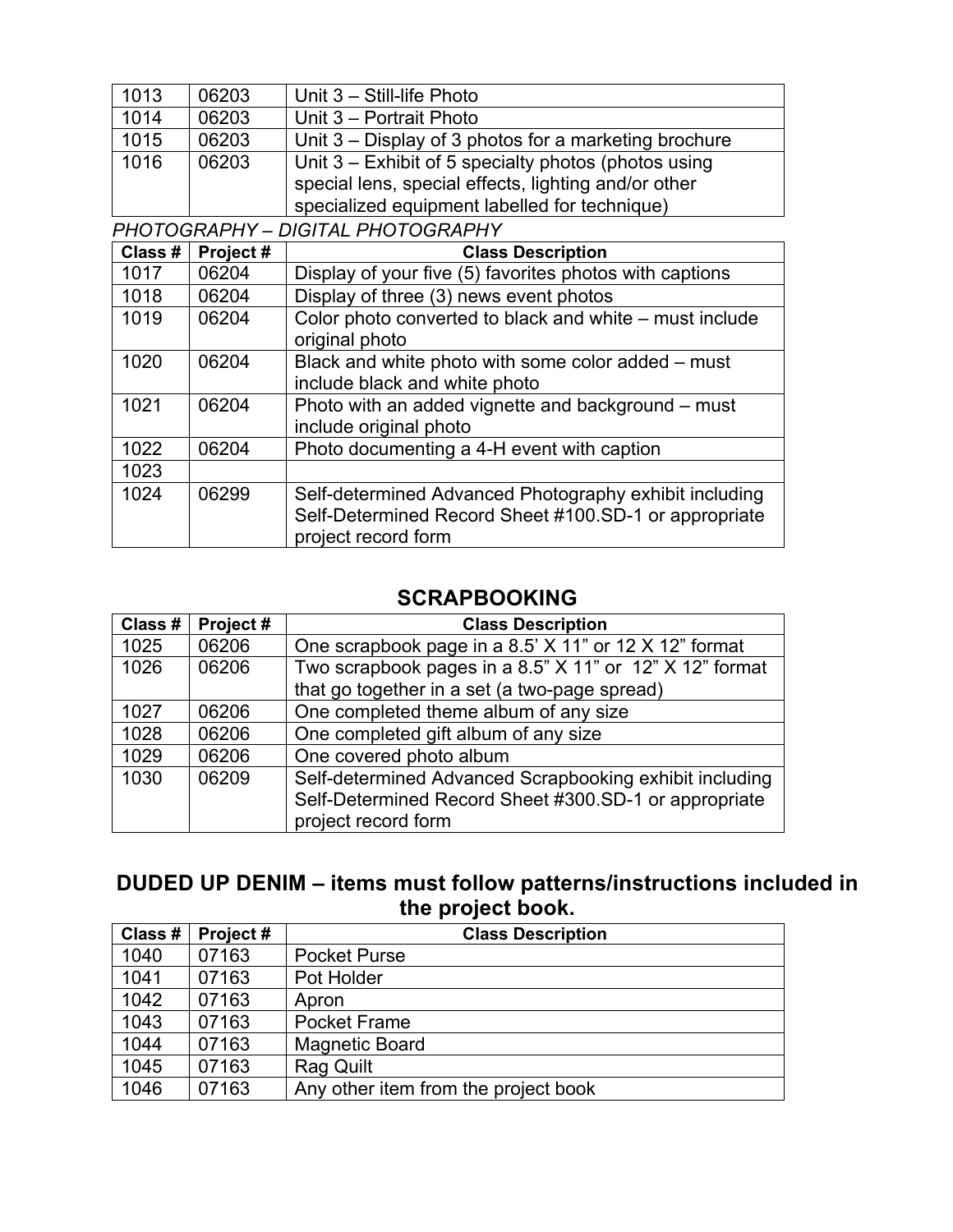### **JEWELRY MAKING – items must utilize techniques learned in the project book (Do not use crimp covers.)**

| Class # | Project# | <b>Class Description</b>                                   |
|---------|----------|------------------------------------------------------------|
| 1050    | 06111    | Pair of Earrings                                           |
| 1051    | 06111    | Keychain                                                   |
| 1052    | 06111    | <b>Leather Bracelet</b>                                    |
| 1053    | 06111    | <b>Necklace</b>                                            |
| 1054    | 06111    | <b>Bookmark</b>                                            |
| 1055    | 06111    | One complete set: including earrings, necklace and         |
|         |          | bracelet                                                   |
| 1056    | 06111    | Jewelry Business Portfolio: including business name,       |
|         |          | logo, outline of 5 step marketing plan and product pricing |
|         |          | worksheets                                                 |
| 1057    | 06111    | Other item using memory wire, elastic bead cord or flex    |
|         |          | bead cord                                                  |
| 1058    | 06111    | Self-determined Advanced Jewelry exhibit including Self-   |
|         |          | Determined Record Sheet #300.SD-1 or appropriate           |
|         |          | project record form                                        |

### **ORIGAMI**

| Class # | Project# | <b>Class Description</b>                                   |
|---------|----------|------------------------------------------------------------|
| 1070    | 06207    | Origami Exhibit – types of paper, techniques, history, etc |
| 1071    | 06207    | Origami House                                              |
| 1072    | 06207    | Origami Piano                                              |
| 1073    | 06207    | Origami Crane                                              |
| 1074    | 06207    | Origami Ball                                               |
| 1075    | 06207    | Origami Four Leaf Clover                                   |
| 1076    | 06207    | Origami Item not in project manual                         |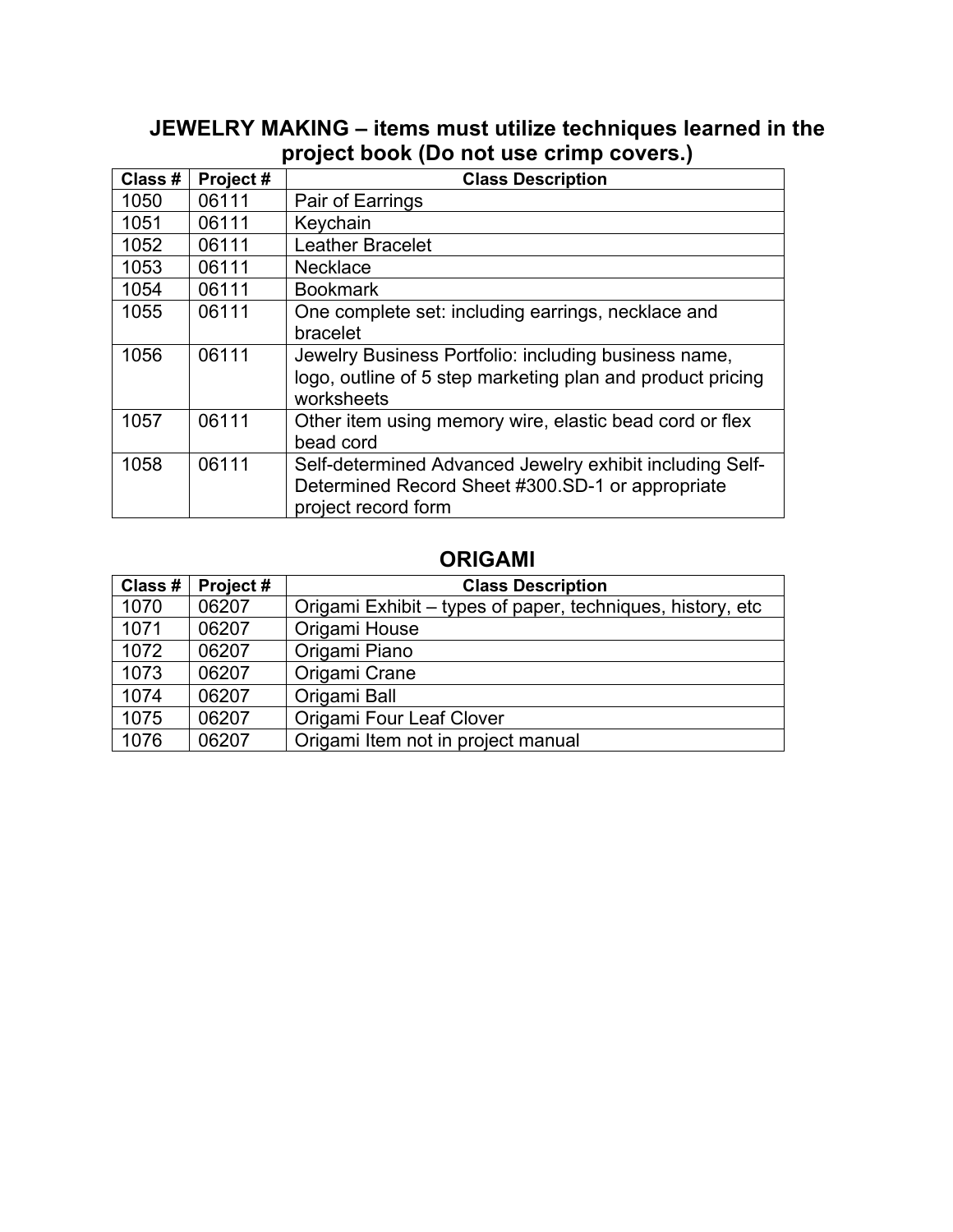# **HOME ECONOMICS**

### **SEWING & CLOTHING**

### **SEWING I**

|      | Class #   Project # | <b>Class Description</b>         |
|------|---------------------|----------------------------------|
| 1100 | 07002               | Unit 1 – Sewing Tool Kit         |
| 1101 | 07002               | Unit 1 - Simple Gathered Skirt   |
| 1102 | 07002               | Unit 1 – Quick and Easy Tote Bag |
| 1103 | 07002               | Unit 1 – Scrunchie               |

### **SEWING II**

|      | Class #   Project # | <b>Class Description</b>             |
|------|---------------------|--------------------------------------|
| 1104 | 07003               | Unit 2 – Patchwork Pillow            |
| 1105 | 07003               | Unit 2 – Handy Dandy Apron           |
| 1106 | 07003               | Unit $2 - X$ -citing Pants or Shorts |
| 1107 | 07003               | Unit 2 – X-tra Special Shirt         |

### **MIX & MATCH I – no zipper in garments**

| Class # | <b>Project #</b> | <b>Class Description</b> |
|---------|------------------|--------------------------|
| 1108    | 07101            | Sam, the Slinky Snake    |
| 1109    | 07101            | Skirt and top            |
| 1110    | 07101            | Vest and skirt/pants     |
| 1111    | 07101            | Top and pants/shorts     |
| 1112    | 07101            | Jumper and top           |

### **MIX & MATCH II – one garment must include a zipper**

| Class # | Project # | <b>Class Description</b> |
|---------|-----------|--------------------------|
| 1113    | 07102     | Top and skirt            |
| 1114    | 07102     | Top and pants/shorts     |
| 1115    | 07102     | Jumper and top           |
| 1116    | 07102     | Outfit with three pieces |
| 1117    | 07102     | Vest and pants/skirt     |

### **LET'S MAKE A T-SHIRT**

|      | $\vert$ Class # $\vert$ Project # | <b>Class Description</b> |
|------|-----------------------------------|--------------------------|
| 1118 | 07103                             | -shirt                   |

### **SEW AND GO**

| Class # | Project $#$ | <b>Class Description</b> |
|---------|-------------|--------------------------|
| 1119    | 07104       | <b>Quick Sack</b>        |
| 1120    | 07104       | Jumbo Garment Bag        |
| 1121    | 07104       | Handy Duffle Bag         |
| 1122    | 07104       | Super Duffle Bag         |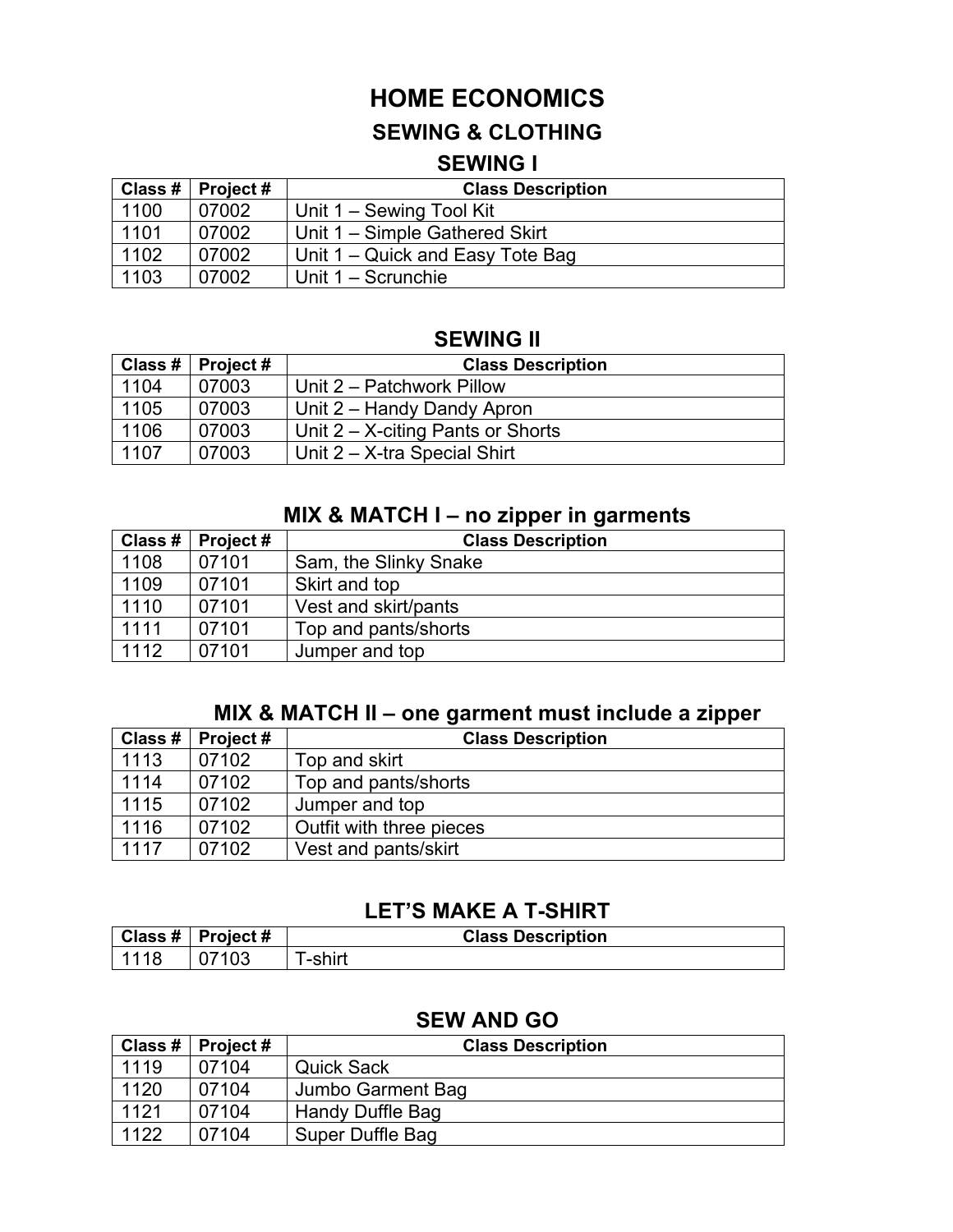# **CREATIVE TOUCHES**

| Class # | Project# | <b>Class Description</b>                                 |
|---------|----------|----------------------------------------------------------|
| 1123    | 07105    | Embellished Shirt – denim, sweatshirt or t-shirt – using |
|         |          | techniques in project manual                             |
| 1124    | 07105    | <b>Embellished Jacket</b>                                |
| 1135    | 07105    | <b>Embellished Vest</b>                                  |
| 1126    | 07105    | <b>Embellished Pants</b>                                 |
| 1127    | 07105    | Accessories – decorated tote bag, shoes, hats or socks   |

#### *SENIOR CLOTHING CONSTRUCTION I - SENIOR LEVEL ONLY CASUAL WEAR*

| Class # | Project# | <b>Class Description</b>                      |
|---------|----------|-----------------------------------------------|
| 1128    | 07153    | Casual dress – one or two piece               |
| 1129    | 07153    | Pants/slacks with blouse/shirt/top (2 pieces) |
| 1130    | 07153    | Shorts and blouse/shirt/top (2 pieces)        |
| 1131    | 07153    | Skirt and blouse/shirt/top (2 pieces)         |
| 1132    | 07153    | Jumper and blouse/shirt/top (2 pieces)        |
| 1133    | 07153    | Jumpsuit                                      |

|      | <b>COORDINATES</b>  |                                     |  |
|------|---------------------|-------------------------------------|--|
|      | Class #   Project # | <b>Class Description</b>            |  |
| 1134 | 07153               | Three (3) piece coordinates         |  |
|      |                     | skirt/short/pants/vest/jacket/dress |  |
| 1135 | 07153               | Four (4) piece coordinates          |  |
|      |                     | skirt/short/pants/vest/jacket/dress |  |

#### *DRESS-UP ATTIRE*

|      | Class $#$   Project $#$ | <b>Class Description</b>                         |
|------|-------------------------|--------------------------------------------------|
| 1138 | 07153                   | Dress (non-formal)                               |
| 1139 | 07153                   | Suit – skirt/pant and jacket (at least 2 pieces) |
| 1140 | 07153                   | Dress and jacket (2 pieces)                      |
|      |                         | <u> Farii 11/Fir</u>                             |

|         |          | <b>FORMAL WEAR</b>                       |
|---------|----------|------------------------------------------|
| Class # | Project# | <b>Class Description</b>                 |
| 1141    | 07153    | Prom dress or bridesmaid's dress (short) |
| 1142    | 07153    | Prom dress or bridesmaid's dress (long)  |
| 1143    | 07153    | <b>Wedding dress</b>                     |
| 1144    | 07153    | Tuxedo                                   |
| 1145    | 07153    | Cutaway coat and slacks                  |
|         |          |                                          |

# **SENIOR CLOTHING CONSTRUCTION II – SENIOR LEVEL ONLY**

*CREATIVE DESIGN – all garments must be the original design or adaptation of the exhibitor*

| Class # | Project $#$ | <b>Class Description</b>                                    |
|---------|-------------|-------------------------------------------------------------|
| 1146    | 07154       | Shirt/Blouse/Top                                            |
| 1147    | 07154       | Pants/Shorts/Skirt                                          |
| 1148    | 07154       | <b>Dress</b>                                                |
| 1149    | 07154       | Two-Piece Outfit - Shirt/Top/Jacket & Pants/Skirt           |
| 1150    | 07154       | Three-Piece Outfit – Jacket, blouse/shirt/top & Pants/Skirt |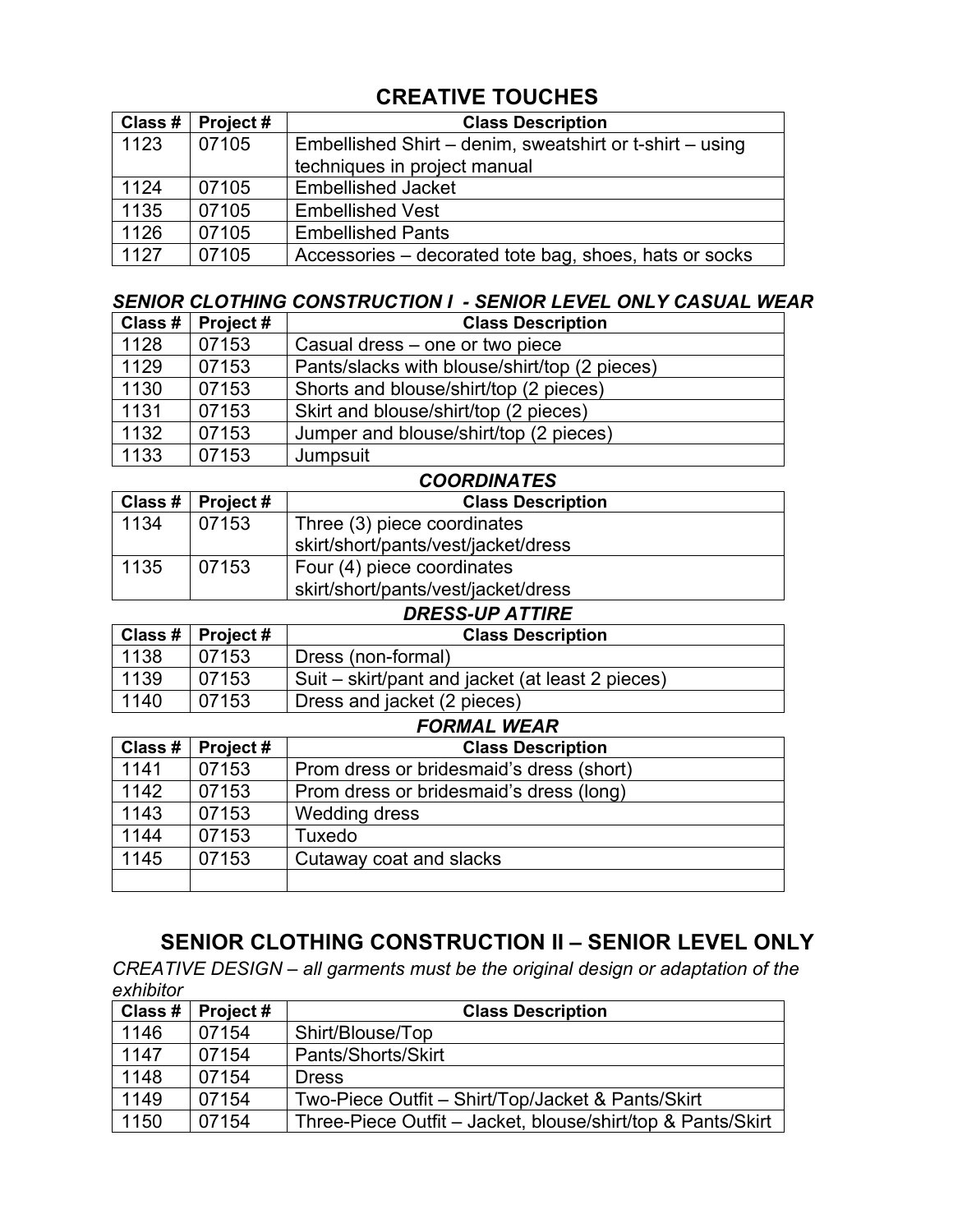# **FASHION MAGIC – SENIOR LEVEL ONLY - PILOT**

*PHASE I - WARDROBE PLANNING*

| Class #                                              | Project# | <b>Class Description</b>                             |  |
|------------------------------------------------------|----------|------------------------------------------------------|--|
| 1164                                                 | 07155    | <b>Planning Notebook &amp; Clothing Ensemble</b>     |  |
| 1165                                                 | 07155    | <b>Wardrobe Planning Exhibit</b>                     |  |
|                                                      |          | PHASE II - CLOTHING COORDINATION                     |  |
| Class #                                              | Project# | <b>Class Description</b>                             |  |
| ↑1166                                                | 07162    | <b>Coordination Notebook &amp; Clothing Ensemble</b> |  |
| 1167                                                 | 07162    | <b>Clothing Coordination Exhibit</b>                 |  |
| <b>PHASE III - FASHION CONSUMERISM &amp; CAREERS</b> |          |                                                      |  |
| Class #                                              | Project# | <b>Class Description</b>                             |  |
| 1168                                                 | 07161    | <b>Fashion Consumerism &amp; Careers Exhibit</b>     |  |

### **SERGER SEWING**

| Class # | Project# | <b>Class Description</b>                                                                                           |
|---------|----------|--------------------------------------------------------------------------------------------------------------------|
| 1169    | 07158    | Tissue cover                                                                                                       |
| 1170    | 07158    | Eyeglass case                                                                                                      |
| 1171    | 07158    | Book cover                                                                                                         |
| 1172    | 07158    | Tote bag                                                                                                           |
| 1173    | 07158    | T-shirt                                                                                                            |
| 1174    | 07158    | Running shorts                                                                                                     |
| 1175    | 07158    | T-shirt dress                                                                                                      |
| 1176    | 07158    | Half slip                                                                                                          |
| 1177    | 07158    | Fringed skirt and shawl (2 pieces)                                                                                 |
| 1178    | 07158    | Scarf                                                                                                              |
| 1179    | 07158    | Set of four place mats and napkins                                                                                 |
| 1180    | 07158    | Advanced garment                                                                                                   |
| 1181    | 07199    | Self-determined Sewing exhibit including Self-Determined<br>Record Sheet #300.SD-1 appropriate project record form |

### **QUILTING**

| Class # | Project# | <b>Class Description</b>                                 |
|---------|----------|----------------------------------------------------------|
| 1182    | 06030    | <b>Quick &amp; Easy Throw</b>                            |
| 1183    | 06030    | Rag Throw                                                |
| 1184    | 06030    | Large Rag Quilt                                          |
| 1185    | 06030    | Rail Fence Throw – quilted by member (tied, hand or      |
|         |          | machine quilted)                                         |
| 1186    | 06030    | Rail Fence Throw – quilted by other                      |
| 1187    | 06030    | Rail Fence Quilt - quilted by member (tied, hand or      |
|         |          | machine quilted)                                         |
| 1188    | 06030    | Rail Fence Quilt - quilted by other                      |
| 1189    | 06030    | 9-Patch Throw - quilted by member (tied, hand or         |
|         |          | machine quilted)                                         |
| 1190    | 06030    | 9-Patch Throw – quilted by other                         |
| 1191    | 06030    | 9-Patch Quilt - quilted by member (tied, hand or machine |
|         |          | quilted)                                                 |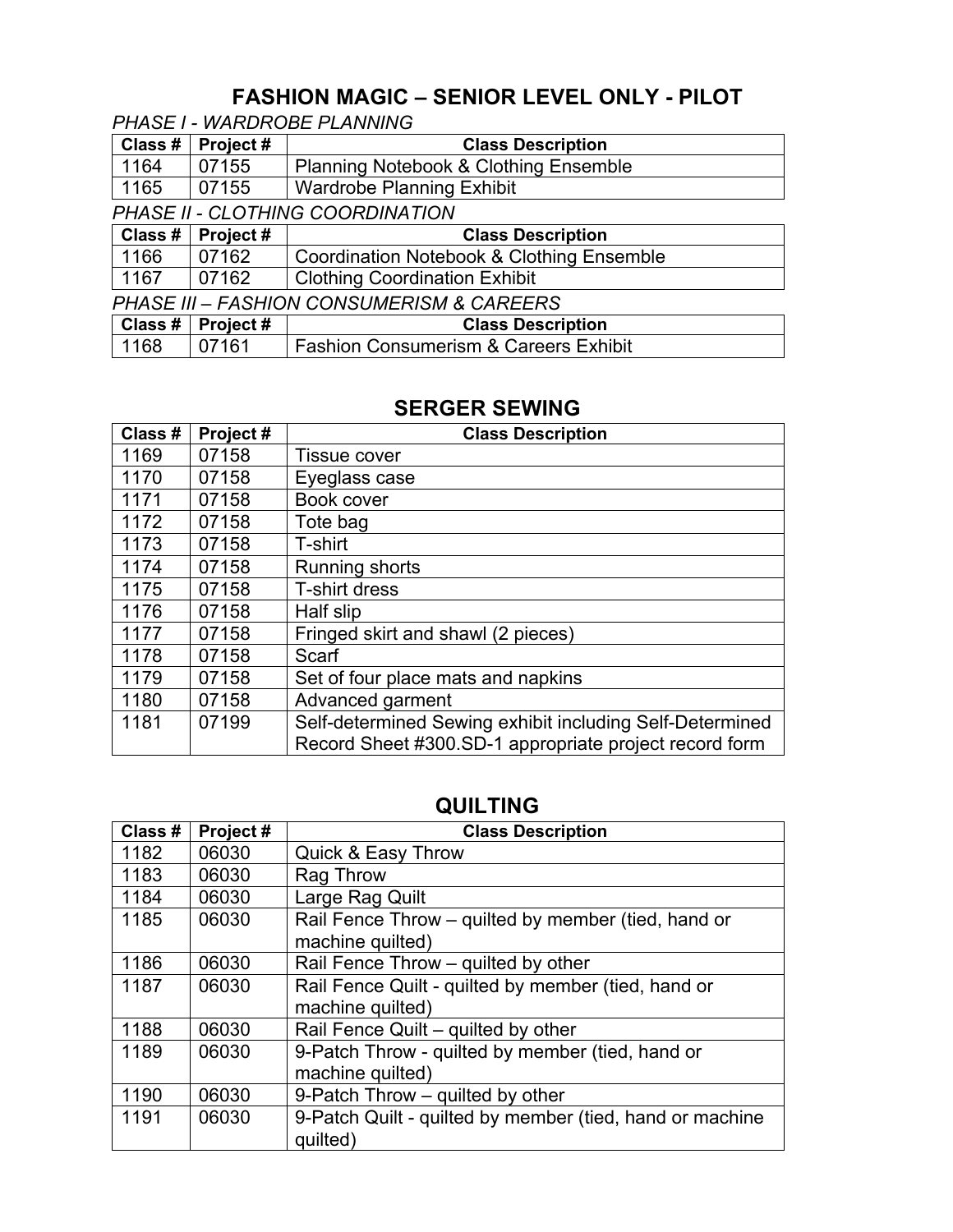| 1192 | 06030   | 9-Patch Quilt – quilted by other                          |
|------|---------|-----------------------------------------------------------|
| 1193 | 06030   | <b>Quick &amp; Easy Pillowcase</b>                        |
| 1194 | 06030   | <b>Rag Quilt Pillow</b>                                   |
| 1195 | 06030   | <b>Rail Fence Pillow</b>                                  |
| 1196 | 06030   | 9-Patch Pillow                                            |
| 1198 | $\star$ | Self-determined Advanced Quilting exhibit including Self- |
|      |         | Determined Record Sheet #300.SD-1                         |

### **FOODS & NUTRITION**

#### *ADVENTURES WITH FOODS*

| Class # | Project# | <b>Class Description</b>   |
|---------|----------|----------------------------|
| 1200    | 07380    | Trail Mix (1/2 pint jar)   |
| 1201    | 07380    | Butterscotch Fingers (3)   |
| 1202    | 07380    | Oatmeal Cookies (3)        |
| 1203    | 07380    | Peanut Butter Cookies (3)  |
| 1204    | 07380    | Completed project workbook |
| -       |          |                            |

#### *QUICK MEALS*

| Class # | <b>Project #</b> | <b>Class Description</b>                                      |
|---------|------------------|---------------------------------------------------------------|
| 1205    | 07382            | Spicy Granola Cereal (I/2 pint jar)                           |
| 1206    | 07382            | Breakfast Bars $-$ (3)                                        |
| 1207    | 07382            | Oatmeal Applesauce Cookies - (3)                              |
| 1208    | 07382            | Menu for a day (mounted on firm paper $8\frac{1}{2}$ " x 11") |
| 1209    | 07382            | Completed project workbook                                    |

#### *FOOD, FRIENDS & FUN*

|      | Class #   Project # | <b>Class Description</b>                                          |
|------|---------------------|-------------------------------------------------------------------|
| 1210 | 07384               | Applesauce Oatmeal Muffins $-$ (3)                                |
| 1211 | 07384               | Plan a Party Guide (mounted on firm paper $8\frac{1}{2}$ " x 11") |
| 1212 | 07384               | Gift from the kitchen                                             |
| 1213 | 07384               | Completed project workbook                                        |

## **OUTDOOR COOKING**

#### *OUTDOOR COOKING UNIT 1 – ON THE GRILL*

| Class # | Project# | <b>Class Description</b>                                     |
|---------|----------|--------------------------------------------------------------|
| 1214    | 07386    | Unit 1 - Outdoor Cooking - Gilling exhibit                   |
| 1215    | 07386    | Unit 1 - Outdoor Cooking - Grilling Recipe (original or      |
|         |          | adapted - mounted on firm paper 8 $\frac{1}{2}$ " x 11") and |
|         |          | completed Meal PlanningWorksheet (pages 43-45) of            |
|         |          | the On the Grill project book                                |

#### *OUTDOOR COOKING UNIT 2 – GOING DUTCH*

| Class #   Project # |       | <b>Class Description</b>                                                                                                                                                                                   |
|---------------------|-------|------------------------------------------------------------------------------------------------------------------------------------------------------------------------------------------------------------|
| 1217                | 07387 | Unit 2 - Outdoor Cooking - Dutch Oven exhibit                                                                                                                                                              |
| 1218                | 07387 | Unit 2 - Outdoor Cooking Dutch Oven Recipe (original<br>or adapted- mounted on firm paper $8\frac{1}{2}$ " x 11") and<br>completed Meal Planning Worksheet (pages 20-22) of<br>the Going Dutch projectbook |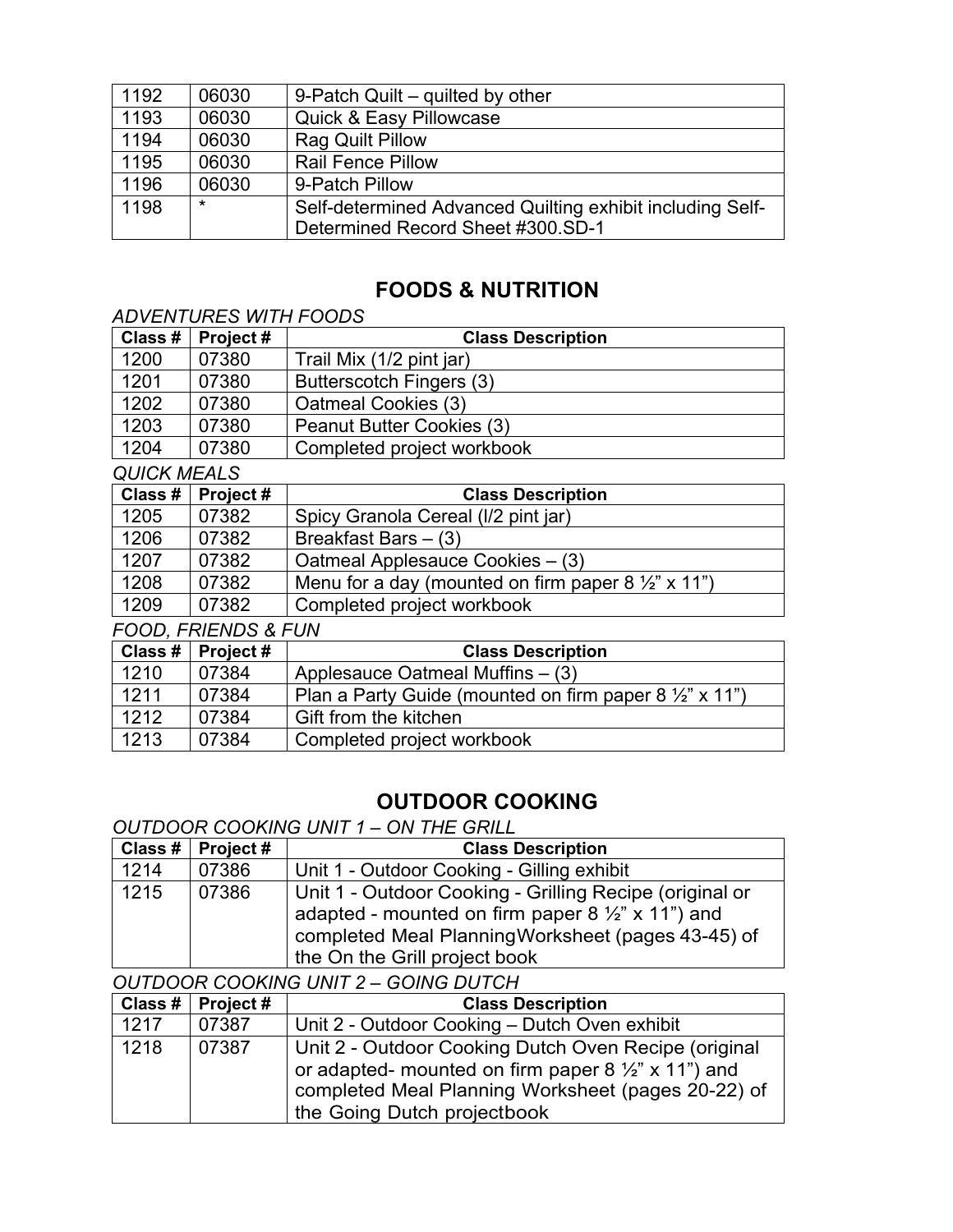## **SUPER SNACKING**

|      | Class #   Project # | <b>Class Description</b>                                             |
|------|---------------------|----------------------------------------------------------------------|
| 1225 | 07257               | Super Snacking exhibit                                               |
| 1226 | 07257               | Completed project book                                               |
| 1230 | 07399               | Self-determined Foods & Nutrition exhibit including Self-            |
|      |                     | Determined Record Sheet #100.SD-1 appropriate project<br>record form |

### **BAKING – all Baking Exhibits must be made using the recipes provided.** *BAKING I*

| Class # | Project $#$ | <b>Class Description</b>                     |
|---------|-------------|----------------------------------------------|
| 1300    | 07280       | Three (3) biscuits                           |
| 1301    | 07280       | Three (3) plain muffins                      |
| 1302    | 07280       | Three (3) chocolate chip cookies             |
| 1303    | 07280       | Three (3) Ginger Cookies                     |
| 1304    | 07280       | Three (3) Snickerdoodles                     |
| 1305    | 07280       | Three (3) Plain Brownies $-2$ " x 2" squares |

#### *BAKING II*

| Class # | Project# | <b>Class Description</b>                                           |
|---------|----------|--------------------------------------------------------------------|
| 1306    | 07282    | Banana Nut Bread - one loaf                                        |
| 1307    | 07282    | Zucchini Bread - one loaf                                          |
| 1308    | 07282    | Three (3) Brown Sugar Nut Cookies                                  |
| 1309    | 07282    | Three (3) Jam Thumbprint Cookies                                   |
| 1310    | 07282    | Three (3) Strawberry Scones                                        |
| 1311    | 07282    | Cornbread – two $2$ " x $2$ " squares                              |
| 1312    | 07282    | Three (3) Hidden Veggie Muffins                                    |
| 1313    | 07282    | Fruit-Filled Coffee Cake – any fruit in recipe (two $3$ " x $3$ ") |
|         |          | squares)                                                           |

### **BREADS**

| Class # | Project# | <b>Class Description</b>                                     |
|---------|----------|--------------------------------------------------------------|
| 1315    | 07284    | Three $(3)$ cinnamon rolls – (iced)                          |
| 1316    | 07284    | Three (3) whole wheat refrigerator rolls                     |
| 1317    | 07284    | One (1) 9x5 loaf white yeast bread                           |
| 1318    | 07284    | Three (3) crescent rolls                                     |
| 1319    | 07284    | Three (3) Angel biscuits                                     |
| 1320    | 07284    | One (1) loaf or three (3) rolls of any other specialty bread |
|         |          | from project                                                 |

## **PASTRIES & PIES**

|      | Class #   Project # | <b>Class Description</b>                       |
|------|---------------------|------------------------------------------------|
| 1325 | 07286               | One 8" or 9" double crust peach or apricot pie |
| 1326 | 07286               | One 8" or 9" double crust berry pie            |
| 1327 | 07286               | Two fruit-filled turnovers or empanadas        |
| 1328 | 07286               | One 8" or 9" double crust apple pie            |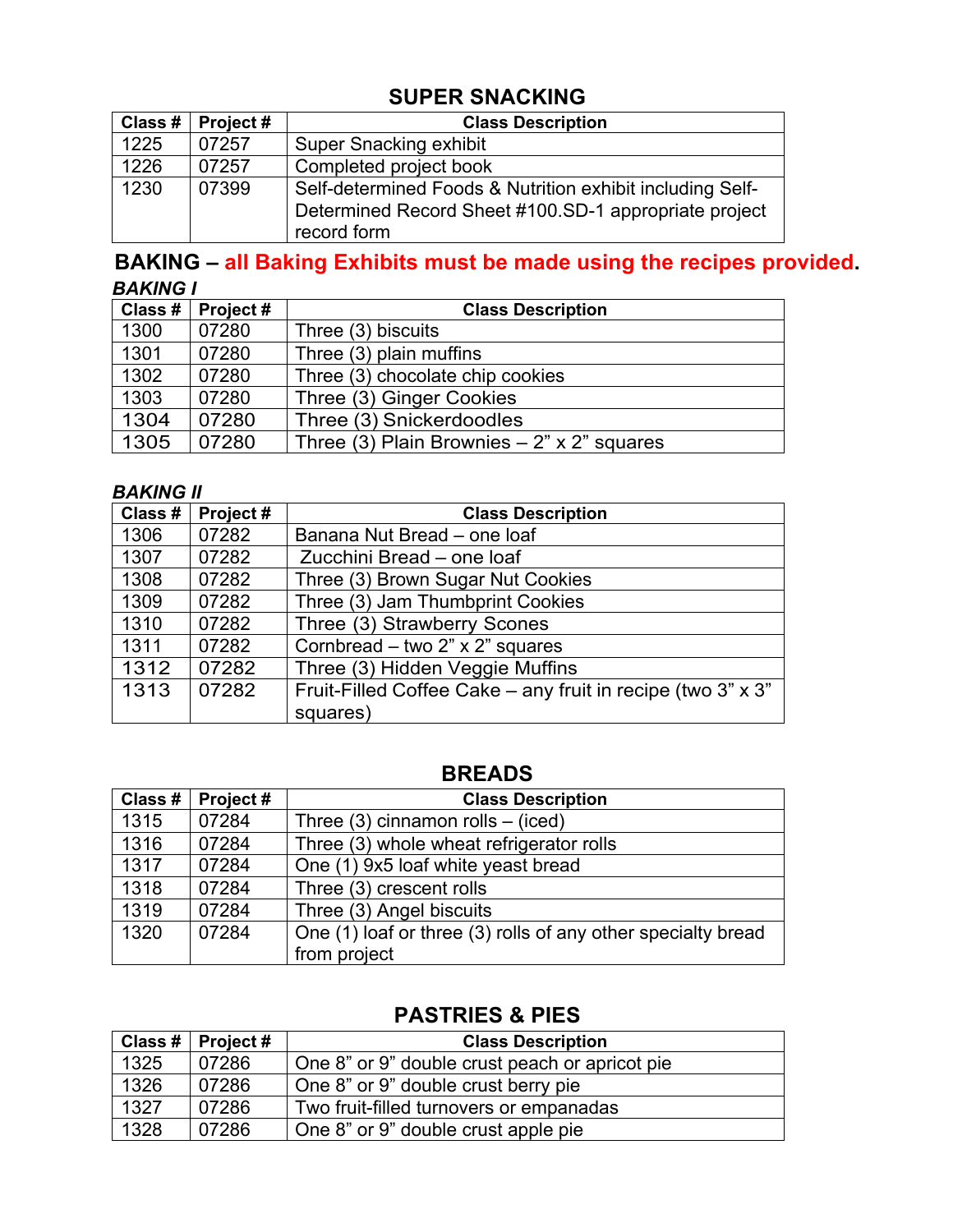### **CAKES**

| Class # | Project# | <b>Class Description</b>                                         |
|---------|----------|------------------------------------------------------------------|
| 1320    | 07300    | One 8" or 9" Round Yellow Cake, unfrosted                        |
| 1321    | 07300    | White or Yellow Two Layer Cake with Butter Cream<br>Frosting     |
| 1322    | 07300    | Chocolate Two Layer Cake with Chocolate Butter Cream<br>Frosting |
| 1323    | 07300    | Sponge Cake - unfrosted                                          |
| 1324    | 07300    | Angel Food Cake - unfrosted                                      |
| 1325    | 07300    | Pound Cake - unfrosted                                           |
| 1326    | 07300    | <b>German Chocolate Cake</b>                                     |
| 1327    | 07300    | Jelly Roll                                                       |
| 1328    | 07300    | Apple Bundt Cake - unfrosted                                     |

### **CAKE DECORATING – all entries must be real cakes (no forms or foam) and will be cut and tasted for judging.**

### *CAKE DECORATING UNITS 1-3: Royal icing or Fondant cannot be used as a base frosting in these units.*

| Class # | Project# | <b>Class Description</b>                                                                                                                                      |
|---------|----------|---------------------------------------------------------------------------------------------------------------------------------------------------------------|
| 1340    | 07301    | Unit 1 - One decorated single layer cake $-8$ " or 9" round,<br>square or 9x13 using edible decorations, no decorator<br>tips, character pans or cut up cakes |
|         |          |                                                                                                                                                               |
| 1341    | 07301    | Unit $2$ – One decorated single layer cake using the                                                                                                          |
|         |          | writing, leaf and star tips                                                                                                                                   |
| 1342    | 07301    | Unit 3 – One decorated two-layered cake using 3-5 tips                                                                                                        |
|         |          | including the writing, leaf and star tips in decorating, a                                                                                                    |
|         |          | side border and demonstrate figure piping                                                                                                                     |

### *CAKE DECORATING UNITS 4-6*

| Class # | Project# | <b>Class Description</b>                                     |
|---------|----------|--------------------------------------------------------------|
| 1343    | 07302    | One decorated character cake which resembles the             |
|         |          | shape of a character or object made without cutting.         |
| 1344    | 07302    | Three (3) decorated cupcakes of a similar design or          |
|         |          | theme.                                                       |
| 1345    | 07302    | Character or design using a single layer of cupcakes on      |
|         |          | one cake board no larger than 9"x13"                         |
| 1346    | 07302    | One decorated cup-up cake using three different types of     |
|         |          | tips (frosting, edible materials - including royal icing and |
|         |          | fondant are allowed) (internal non-edible supports           |
|         |          | allowed, but must not show.)                                 |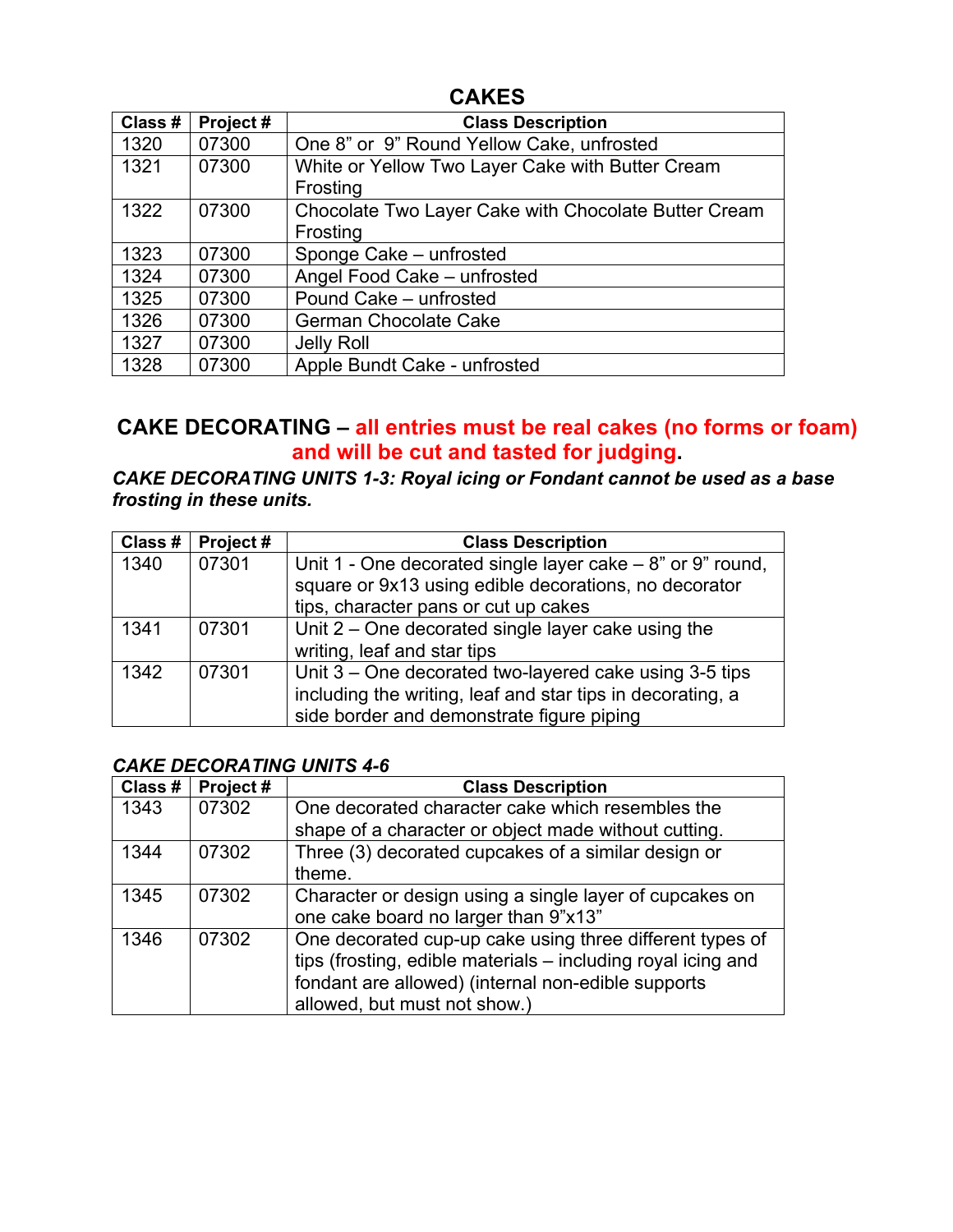### *CAKE DECORATING UNITS 7-9*

| Class # | Project# | <b>Class Description</b>                                    |
|---------|----------|-------------------------------------------------------------|
| 1347    | 07303    | One two-layer 8", 9" or 10" cake using a minimum of one     |
|         |          | flat surface flower, one flower made on a flat flower nail, |
|         |          | one border and one side trim.                               |
| 1348    | 07303    | One decorated two-layer 8", 9" or 10" round or square       |
|         |          | cake using fondant and gum paste decorations as well as     |
|         |          | any skills from Units 3-7.                                  |
| 1349    | 07303    | One decorated two layer 8", 9" or 10" cake using string     |
|         |          | work and flower(s) made on a lilly flower nail and border.  |

### *CAKE DECORATING UNITS 10-12 – SENIOR ONLY*

| Class # | Project# | <b>Class Description</b>                                   |
|---------|----------|------------------------------------------------------------|
| 1350    | 07304    | One decorated cake of three or more tiers of graduated     |
|         |          | sizes, using supports and separator plates. Pillars may be |
|         |          | used, but are not required. A border is required.          |
| 1351    | 07304    | One molded or shaped object may be on a decorated          |
|         |          | cake or an independent display in a case (no larger than   |
|         |          | 10 inches) to protect the item from harm.                  |
| 1352    | 07304    | One detailed notebook describing your cake decorating      |
|         |          | project including goals, plans, accomplishments,           |
|         |          | evaluation (pg 24-28) and photos.                          |
| 1360    | 07299    | Self-determined Baking exhibit including Self-Determined   |
|         |          | Record Sheet #100.SD-1 appropriate project record form     |

# **DAIRY FOOD**

| MILK – UNIT I |                     |                                                     |
|---------------|---------------------|-----------------------------------------------------|
|               | Class #   Project # | <b>Class Description</b>                            |
| 1400          | 07310               | Buttermilk Cornbread - one 3" piece                 |
| 1401          | 07310               | Three (3) Oatmeal Cookies                           |
| 1402          | 07310               | Unit I - Milk Exhibit (No actual food items will be |
|               |                     | accepted as anetti)                                 |

*ICE CREAM – UNIT II*

|      | Class #   Project # | <b>Class Description</b>                                                             |
|------|---------------------|--------------------------------------------------------------------------------------|
| 1403 | 07312               | Granola Cookies (3)                                                                  |
| 1404 | 07312               | Unit II - Ice Cream Exhibit (No actual food items will be<br>acceptedas an exhibit.) |

*CHEESE – UNIT III*

| Class # | Project# | <b>Class Description</b>                                                                                                    |
|---------|----------|-----------------------------------------------------------------------------------------------------------------------------|
| 1405    | 07314    | Cheese sticks                                                                                                               |
| 1406    | 07314    | Unit III - Cheese Exhibit (No actual food items will be<br>accepted as an exhibit.)                                         |
| 1407    | 07319    | Self-determined Dairy Foods exhibit including Self-<br>Determined Record Sheet #300.SD-1 appropriate project<br>record form |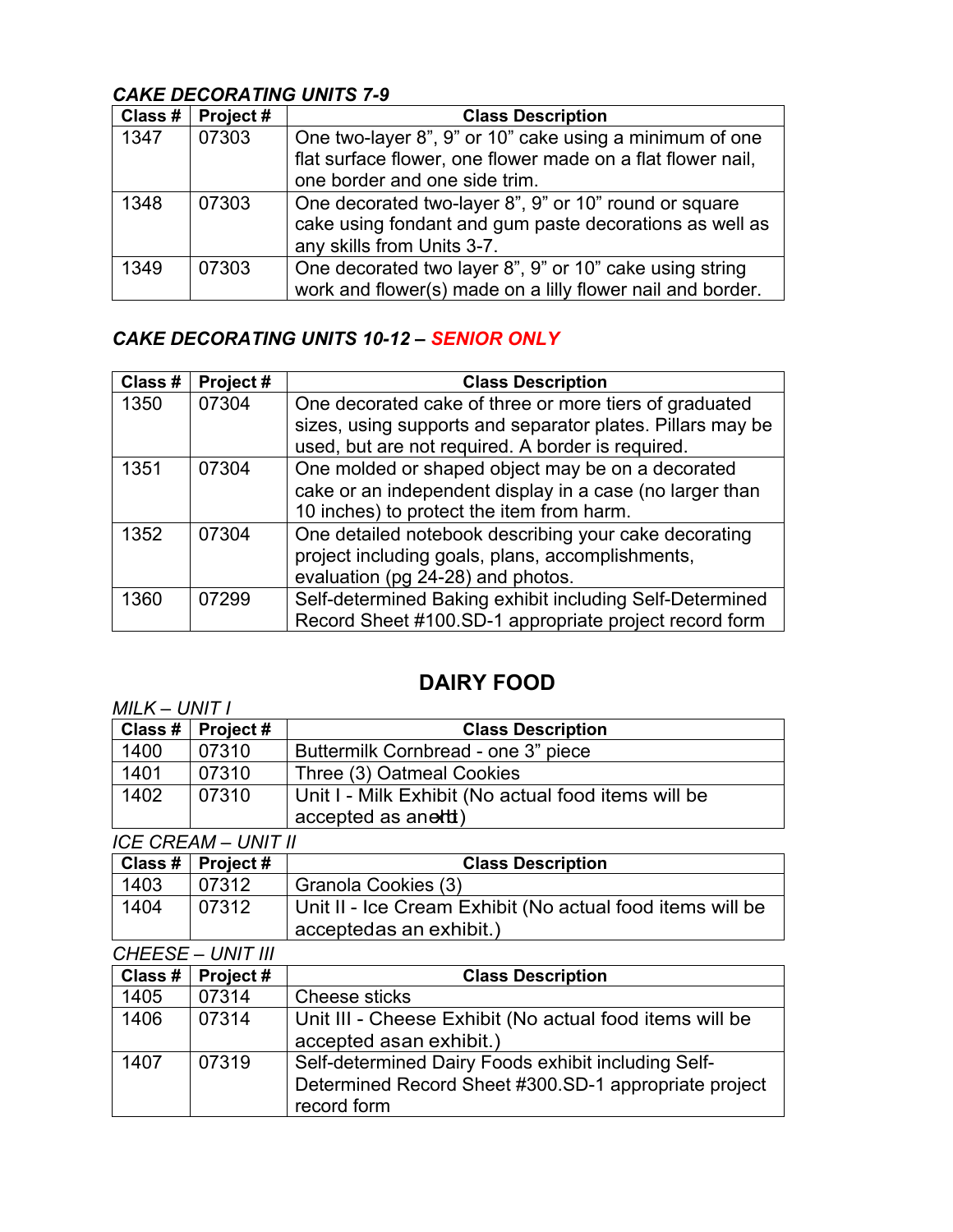# **FOOD PRESERVATION**

| <b>FREEZING</b> |           |                                                                                                                                            |
|-----------------|-----------|--------------------------------------------------------------------------------------------------------------------------------------------|
| Class #         | Project # | <b>Class Description</b>                                                                                                                   |
| 1500            | 07401     | Home Freezer Inventory Record (8 $\frac{1}{2}$ " x 11") and                                                                                |
|                 |           | completed page 34 of the Freezing project book                                                                                             |
| 1501            | 07401     | Menu Plan for three (3) meals, using frozen foods from                                                                                     |
|                 |           | yourfreezer inventory (8 $\frac{1}{2}$ " x 11") and completed                                                                              |
|                 |           | page 36 of the Freezing project book                                                                                                       |
| <b>DRYING</b>   |           |                                                                                                                                            |
| Class #         | Project#  | <b>Class Description</b>                                                                                                                   |
| 1502            | 07403     | Poster to which two (2) samples of different dried fruits                                                                                  |
|                 |           | are attached. Each sample should be in a small zip-top                                                                                     |
|                 |           | plastic bag (for display purposes only) and should contain                                                                                 |
|                 |           | approximately $\frac{1}{4}$ cup of dried fruit. Label each fruit                                                                           |
|                 |           | sample with drying method used and date prepared.                                                                                          |
| 1503            | 07403     | Poster to which two (2) samples of different fruit or                                                                                      |
|                 |           | fruit/vegetable leathers are attached. Each sample should be                                                                               |
|                 |           | in a small zip-top plastic bag (for display purposes only) and                                                                             |
|                 |           | should contain a strip or square of fruit leather approximately<br>16 square inches (4" x 4" or 2" x 8"). Label each fruit leather         |
|                 |           | with drying method used and date prepared.                                                                                                 |
| 1504            | 07403     | Poster to which two (2) samples of different dried vegetables                                                                              |
|                 |           | are attached. Each sample should be in a small zip-top plastic                                                                             |
|                 |           | bag (for display purposes only) and should contain                                                                                         |
|                 |           | approximately 1/4 cup of dried vegetables. Label each fruit                                                                                |
|                 |           | sample with drying method used and date prepared.                                                                                          |
| 1505            | 07403     | Poster to which two (2) samples of different dried herbs are                                                                               |
|                 |           | attached. Each sample should be in a small zip-top plastic bag                                                                             |
|                 |           | (for display purposes only) and should contain approximately $\frac{1}{4}$<br>cup of dried herbs (leaves only, no stems, whole, chopped or |
|                 |           | crumbled.) Label each herb sample with drying method used                                                                                  |
|                 |           | and date prepared.                                                                                                                         |
|                 |           |                                                                                                                                            |

*BOILING WATER BATH CANNING - All canning exhibits must be labelled with Name of Product, Date and Processing information. Recipes used must be the ones supplied by the project, making sure that processing times are adjusted for your altitude! \*Exception- you may use the recipe of your choice for any variety or jelly or jam and no sugar jam or jelly.*

| Class # | Project# | <b>Class Description</b>                          |
|---------|----------|---------------------------------------------------|
| 1506    | 07405    | One (1) jar Pickle Relish                         |
| 1507    | 07405    | One (1) jar Bread & Butter Pickles                |
| 1508    | 07405    | One (1) jar Fresh Pack Dill Pickles               |
| 1509    | 07405    | One (1) jar Tomatoes, in juice                    |
| 1510    | 07405    | One (1) jar Tomato Salsa                          |
| 1511    | 07405    | One (1) jar Peaches, Apricots Nectarines or Pears |
| 1512    | 07405    | One (1) jar Berries                               |
| 1513    | 07405    | One (1) jar Cherries                              |
| 1514    | 07405    | One (1) jar Any variety jelly*                    |
| 1515    | 07405    | One (1) jar Any variety jam*                      |
| 1516    | 07405    | One (1) jar no sugar jam or jelly*                |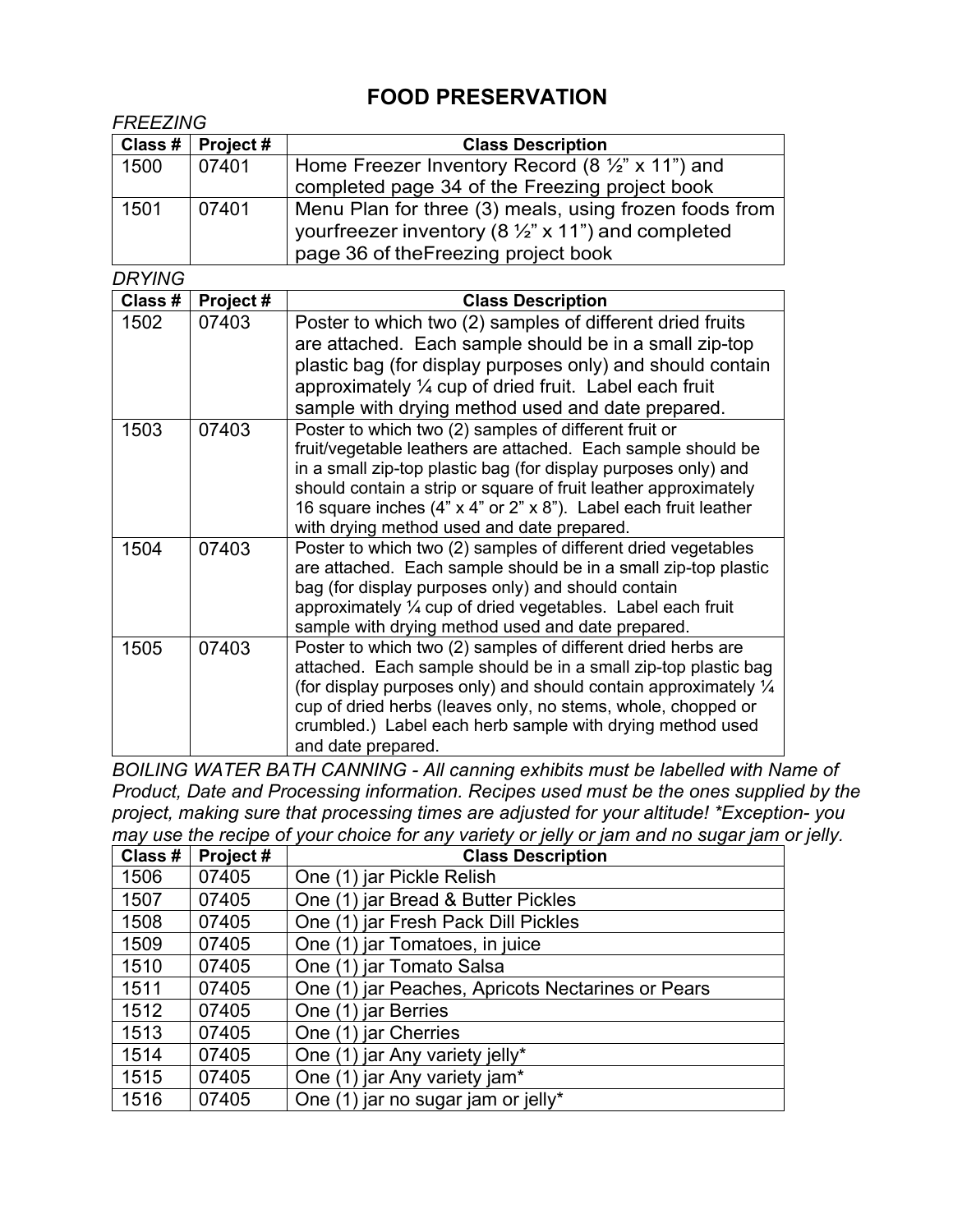*PRESSURE CANNING - All canning exhibits must be labelled with Name of Product, Date and Processing information. Recipes used must be the ones supplied by the project, making sure that processing times are adjusted for your altitude!*

| Class # | Project# | <b>Class Description</b>                                                                                                                                                                           |
|---------|----------|----------------------------------------------------------------------------------------------------------------------------------------------------------------------------------------------------|
| 1517    | 07407    | One (1) jar Canned Green Beans                                                                                                                                                                     |
| 1518    | 07407    | One (1) jar Chile Peppers                                                                                                                                                                          |
| 1519    | 07407    | One (1) jar Corn, Whole Kernel                                                                                                                                                                     |
| 1520    | 07407    | One (1) jar Carrots                                                                                                                                                                                |
| 1521    | 07407    | One (1) jar Green Peas                                                                                                                                                                             |
| 1522    | 07407    | One (1) jar Spaghetti Sauce without Meat                                                                                                                                                           |
| 1523    | 07407    | One (1) jar Dried Beans or Peas                                                                                                                                                                    |
| 1524    | 07499    | Self-determined Food Preservation exhibit involving food<br>preservation, food storage or food conservation including<br>Self-Determined Record Sheet #300.SD-1 appropriate<br>project record form |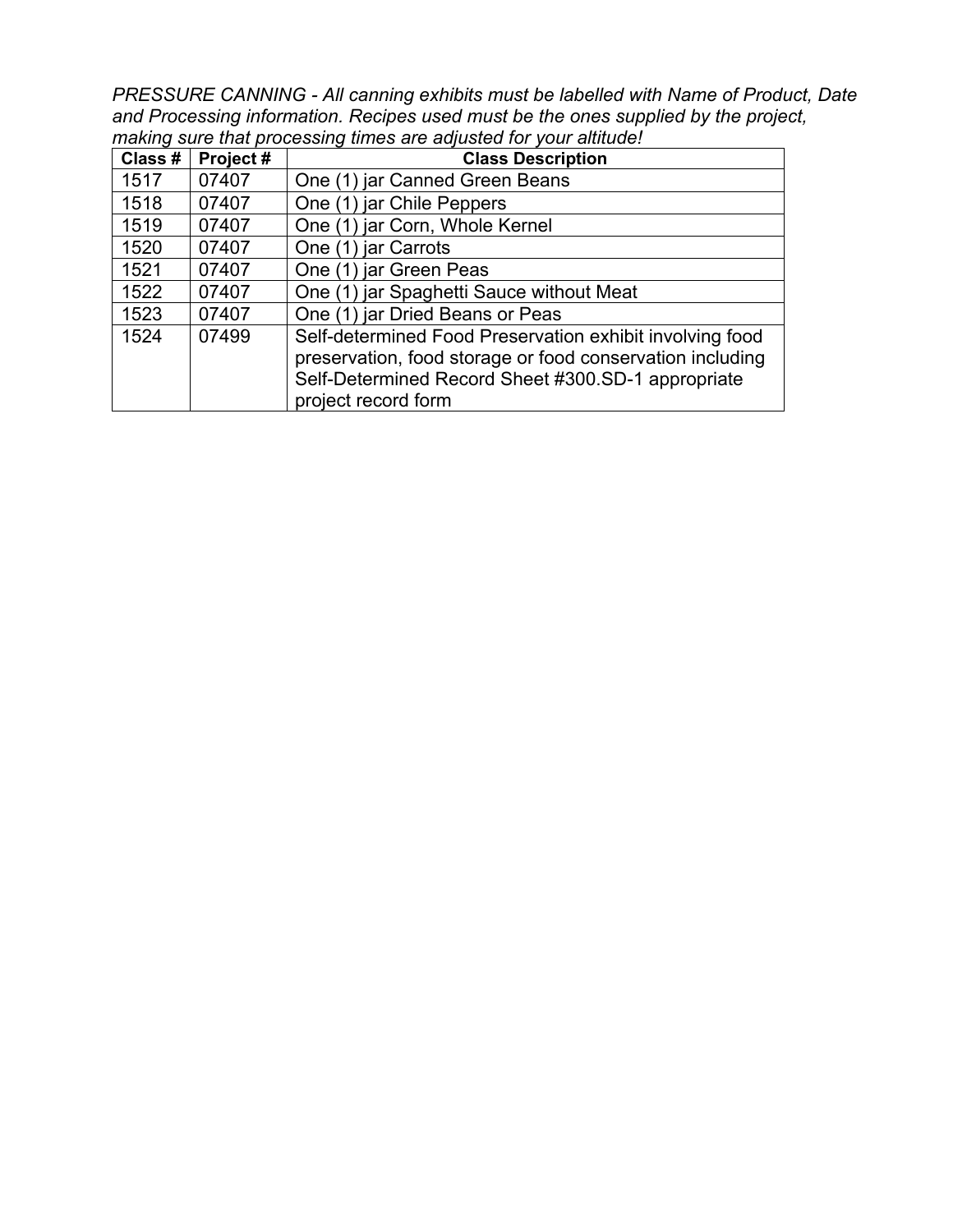# **CONSUMER EDUCATION & HOME MANAGEMENT HOUSING & INTERIOR DESIGN – UNIT I**

| <b>Class</b><br># | Project# | <b>Class Description</b>                                               |
|-------------------|----------|------------------------------------------------------------------------|
| 1600              | 07501    | Stenciled Item                                                         |
| 1601              | 07501    | <b>Framed Fabric</b>                                                   |
| 1602              | 07501    | Simple Covered Can                                                     |
| 1603              | 07501    | <b>Advanced Covered Can</b>                                            |
| 1604              | 07501    | Mini-Tack Board                                                        |
| 1605              | 07501    | <b>Mounted Poster</b>                                                  |
| 1606              | 07501    | Covered Box                                                            |
| 1607              | 07501    | <b>Covered Brick Doorstop/Bookends</b>                                 |
| 1608              | 07501    | Article for Living Room – with an 8 $\frac{1}{2}$ x 11 sheet detailing |
|                   |          | techniques used, skills learned and purpose of item                    |
| 1609              | 07501    | Article for Bedroom – with an 8 $\frac{1}{2}$ x 11 sheet detailing     |
|                   |          | techniques used, skills learned and purpose of item                    |
| 1610              | 07501    | Article for Kitchen – with an 8 $\frac{1}{2}$ x 11 sheet detailing     |
|                   |          | techniques used, skills learned and purpose of item                    |
| 1611              | 07501    | Article for Bathroom – with an 8 $\frac{1}{2}$ x 11 sheet detailing    |
|                   |          | techniques used, skills learned and purpose of item                    |
| 1612              | 07501    | Article for Specialty Room – with an 8 $\frac{1}{2}$ x 11 sheet        |
|                   |          | detailing techniques used, skills learned and purpose of               |
|                   |          | item                                                                   |
| 1613              | 07509    | Self-determined Housing/Interior Design exhibit including              |
|                   |          | Self-Determined Record Sheet #300.SD-1 or appropriate                  |
|                   |          | project record form                                                    |

# **HELPFUL, HANDY HOME HOW 2's**

| <b>Class</b><br># | Project# | <b>Class Description</b>                                                                                                                      |
|-------------------|----------|-----------------------------------------------------------------------------------------------------------------------------------------------|
| 1650              | 07530    | Helpful, Handy Home How 2's Poster                                                                                                            |
| 1651              | 07530    | Photo Journal of a Home Repair Project                                                                                                        |
|                   |          |                                                                                                                                               |
| 1652              | 07530    | Self-determined Helpful, Handy Home How 2's exhibit<br>including Self-Determined Record Sheet #300.SD-1 or<br>appropriate project record form |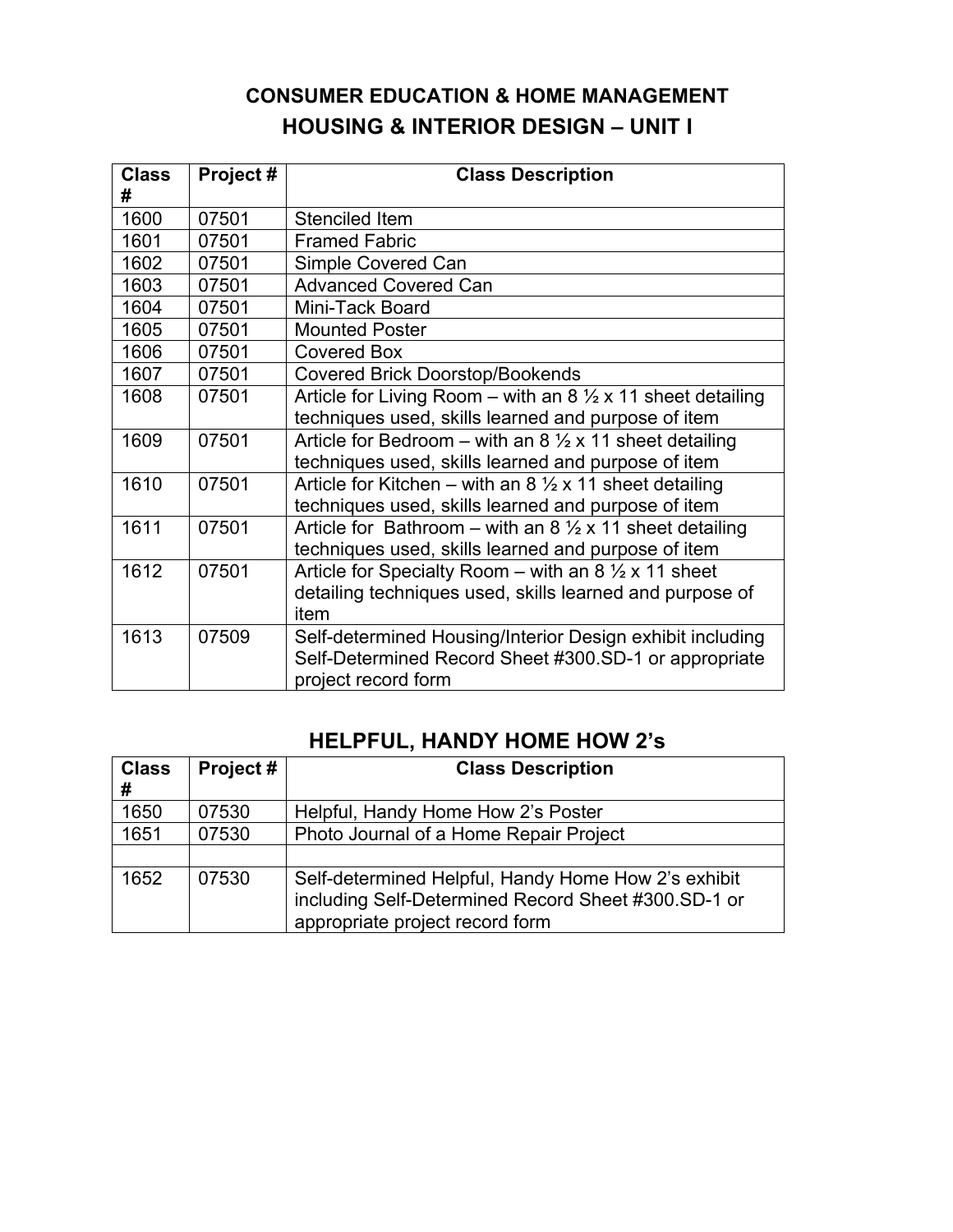## **CONSUMER EDUCATION**

| <b>Class</b><br># | Project# | <b>Class Description</b>                              |
|-------------------|----------|-------------------------------------------------------|
| 1700              | 07551    | <b>Consumer Savvy Level I Exhibit</b>                 |
| 1701              | 07552    | <b>Consumer Savvy Level II Exhibit</b>                |
| 1702              | 07553    | <b>Consumer Savvy Level III Exhibit</b>               |
| 1703              | 07559    | Self-determined Consumer Education exhibit including  |
|                   |          | Self-Determined Record Sheet #300.SD-1 or appropriate |
|                   |          | project record form                                   |

# **ARTS & CRAFTS**

**ARTS**

|      | Class #   Project # | <b>Class Description</b>                               |
|------|---------------------|--------------------------------------------------------|
| 1800 | 07659               | Self-determined Arts exhibit including Self-Determined |
|      |                     | Record Sheet #300.SD-1                                 |
|      |                     | titems such as paintings, sketches, sculpture, etc.    |

### **CRAFTS**

|      | Class #   Project # | <b>Class Description</b>                                                                                                                       |
|------|---------------------|------------------------------------------------------------------------------------------------------------------------------------------------|
| 1801 | 07659               | Self-determined Crafts exhibit including Self-Determined<br>Record Sheet #300.SD-1<br>*other handmade craft items not appropriate in any other |
|      |                     | category                                                                                                                                       |

# **FAMILY LIFE**

### **UNDERSTANDING PRESCHOOL CHILDREN**

|      | Class #   Project # | <b>Class Description</b>                                   |
|------|---------------------|------------------------------------------------------------|
| 1900 | 07601               | Poster showing safe and unsafe toys for young children     |
| 1901 | 07601               | Poster showing what member learned about young<br>children |

### **UNDERSTANDING PRESCHOOL CHILDREN**

#### *GENERATION CELEBRATION*

|      | Class #   Project # | <b>Class Description</b>                                |
|------|---------------------|---------------------------------------------------------|
| 1902 | 07603               | Photo poster of an experience with an older friend      |
| 1903 | 07603               | Story told by an older person, recorded or written with |
|      |                     | illustrations by a 4-H member                           |
| 1904 | 07603               | Completed project workbook                              |

#### *BABYSITTING BASICS*

| Class # | Project# | <b>Class Description</b>                            |
|---------|----------|-----------------------------------------------------|
| 1905    | 07602    | <b>Babysitting Resume</b>                           |
| 1906    | 07602    | <b>Babysitting Advertising Flyer</b>                |
| 1907    | 07602    | <b>Babysitting Exhibit</b>                          |
| 1908    | 07609    | Self-determined Family Life exhibit including Self- |
|         |          | Determined Record Sheet #300.SD-1 or appropriate    |
|         |          | project record form                                 |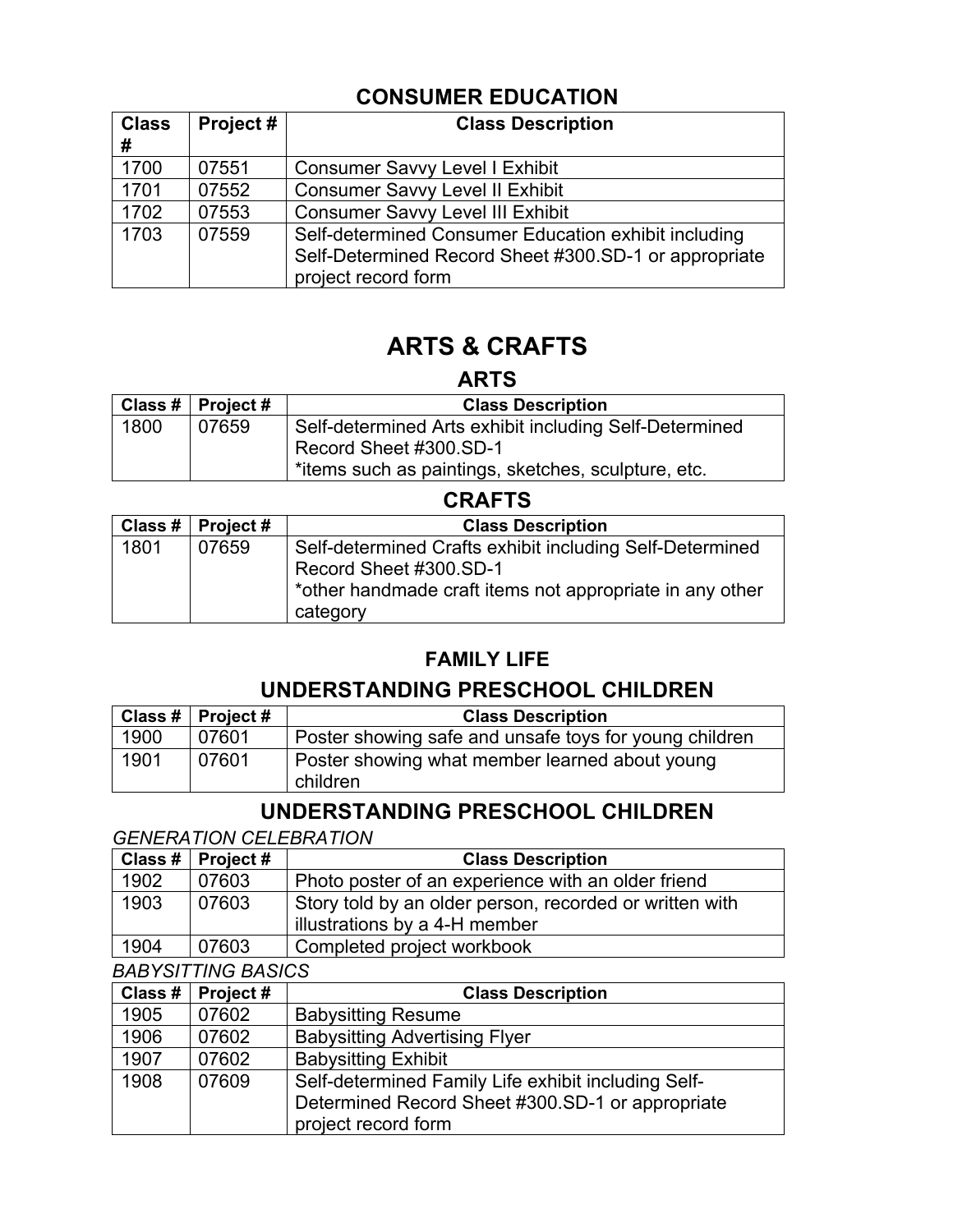# **Cloverbud 4-H Indoor Projects**

**Please remember according to State 4-H rules cloverbuds do not compete. Cloverbuds may exhibit a completed project book and or special projects.**

#### **Class # Project # Description WELCOME TO CLOVERBUDS**

- A Completed project book
- B Exhibit related to project book

### **OUR ANIMAL FRIENDS**

- A Completed project book
- B Egg Carton Animals
- C Crocodile Puppet
- D Scrapbook of Family pet
- E Paper Plate Animal

### **HAVING FUN WITH ART**

- 6008 A Completed project book<br>6008 B Scrapbook
- B Scrapbook
- C Finger Puppets
- D Musical Instrument

### **SHOPPING SMARTS**

- A Completed project book
- B Money Saving Container
- C Stichin' Time
- D Sit Upon

### **FOOD FUN**

- A Completed project book
- B Trail Mix
- C Butterscotch Haystacks
- D Peanut Butter Candy

### **PLAYING IT SAFE**

- A Completed project book
- B Bicycle Safety Poster
- C Paper Airplane
- D Build An Emergency Kit

### **NATURE'S TREASURE**

- A Completed project book
- B Bird Feeder
- C Paper Roll Crafts
- D Nature's Mobile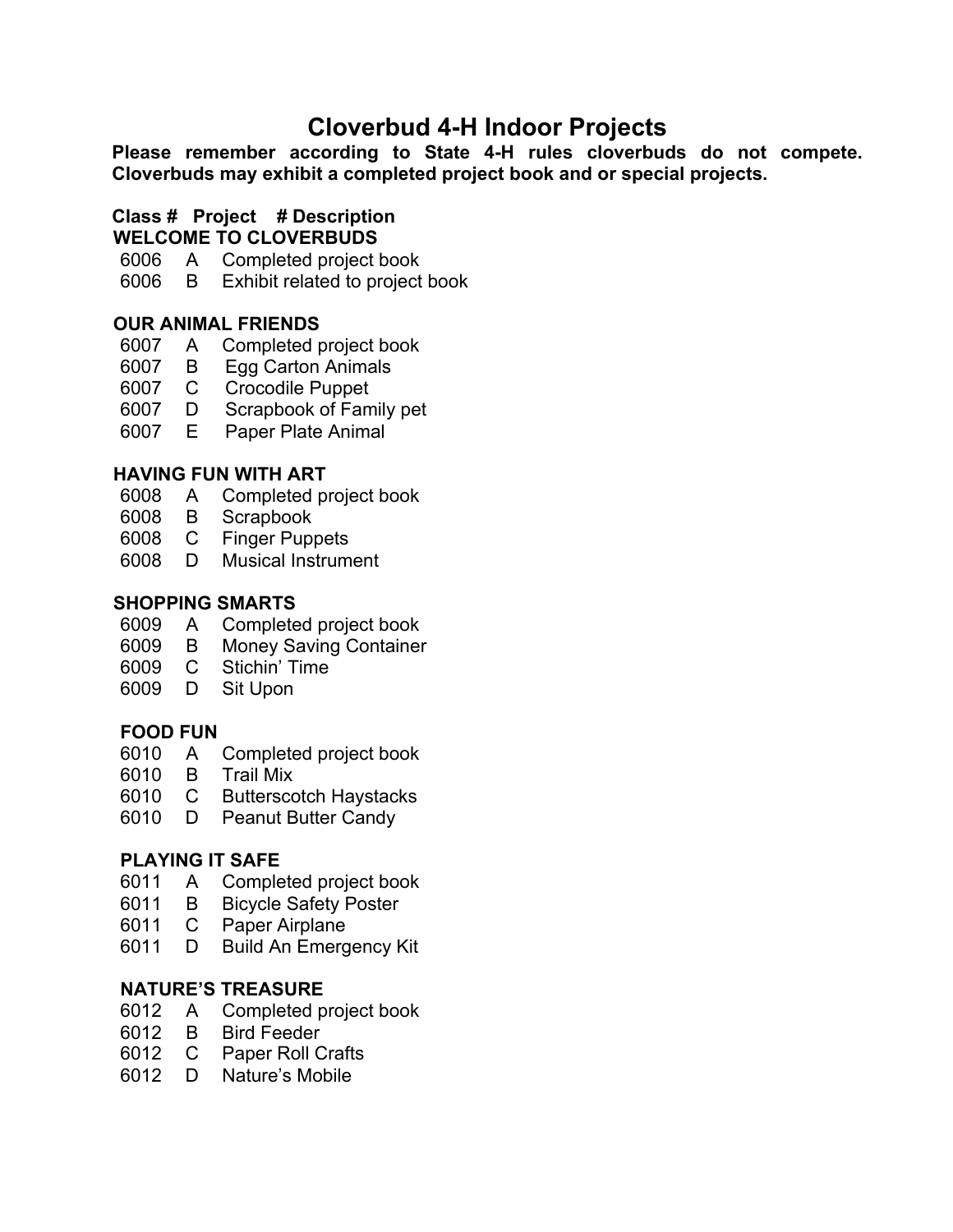#### **LOOK AT ME – I'M GROWING UP**

- A Completed project book
- B Keepsake or "Me Box"
- C Plaster Hand or Food Prints
- D Self-Portraits

#### **FAMILY, FRIENDS AND COMMUNITY**

- A Completed project book
- B Family Emergency Poster
- C Family Flag
- D Family Tree

#### **THE WAY THINGS GROW**

- A Completed project book
- B Terrarium
- C Dried Flower Book
- D Sundial

#### **HAVING FUN WITH SCIENCE**

- A Completed project book
- B Paper Mache
- C Play Dough Creation

#### **STOMP, BLOW, SPLASH-SOIL, AIR AND WATER**

- A Completed project book
- B Rain Gauge
- C Pinwheel